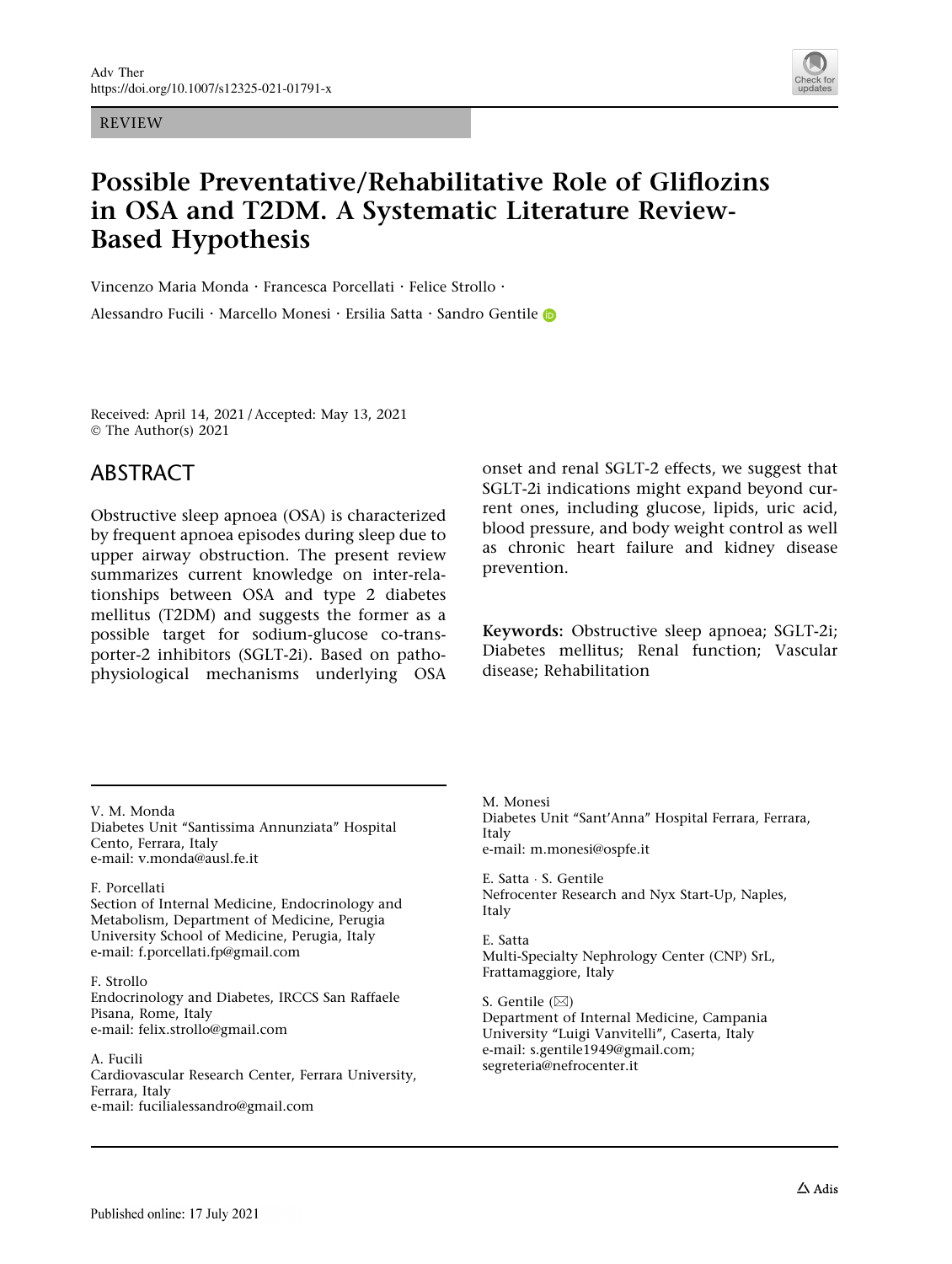### Key Summary Points

Obstructive sleep apnoea (OSA) is a syndrome often accompanying type 2 diabetes mellitus (T2DM) and precipitating severe cardiovascular events

The authors conducted a thorough, systematic literature search to analyze all interrelations known to date

This review summarizes current knowledge on inter-relationships between OSA and T2DM and on gliflozins (SGLT-2is), i.e., innovative glucose-lowering drugs increasingly extensively utilized in T2DM because of their inherent null hypoglycaemic risk

Gliflozins also prove effective against impaired cardiovascular and renal function, and one of them, at least, does so even in the absence of T2DM

Based on the underlying pharmacological mechanisms, gliflozins might also be promising as preventative, rehabilitative, and therapeutic tools against OSA

## DIGITAL FEATURES

This article is published with digital features, including a summary slide to facilitate understanding of the article. To view digital features for this article go to [https://doi.org/10.6084/](https://doi.org/10.6084/m9.figshare.14547447) [m9.figshare.14547447.](https://doi.org/10.6084/m9.figshare.14547447)

## INTRODUCTION

Frequent episodes of apnoea characterize obstructive sleep apnoea (OSA) during sleep due to upper airways obstruction  $[1-2]$ . Its diagnosis relies on an altered oxygen desaturation index (ODI) [[3](#page-9-0)], apnoea/hypopnoea index (AHI), respiratory disturbance index (RDI) and respiratory effort-related arousals (RERAs) [[4–6](#page-9-0)],

Despite being known for decades, OSA still has controversial clinical features, including unrefreshing sleep, daytime fatigue, and impaired concentration, requiring further investigation [[8–10\]](#page-9-0).

According to the so-called Chicago criteria [\[11\]](#page-9-0), OSA's severity is given by the AHI value as follows: absent  $(< 5$ ), mild  $(5-14)$ , moderate (15–29), and severe  $(\geq 30)$  [[2\]](#page-9-0).

### Aim

The present review aims to summarize current knowledge on inter-relationships between OSA and type 2 diabetes mellitus (T2DM) and suggests the former as a possible target for sodiumglucose co-transporter-2 inhibitors (SGLT-2i). This way, SGLT-2i indications might expand further beyond current ones, including glucose, lipids, uric acid, blood pressure, and body weight control as well as chronic heart failure and kidney disease prevention.

## METHODS

The information contained in the present review comes from a thorough analysis of the literature concerning T2DM, OSA, and SGLT2.is. Online databases (PubMed, Embase, Scopus, and Web of Science) were systematically searched for English-language publications dealing with any relationship between T2DM, related complications, or frequently associated diseases and OSA up to October 2020. The reference list of included papers also served as an additional source of information on the topic. A group of keywords was used in the systematic search, including: ("OSA" or "T2DM" or "T2DM complication'') AND (''T2DM comorbidities'' OR ''cardiometabolic'' OR glycaemia OR ''insulin resistance'' OR ''inflammatory Cytokines'' OR "obesity" OR "leptin" OR "SGLT2-1) AND (''trial'' OR ''randomization\*'' OR ''control'' OR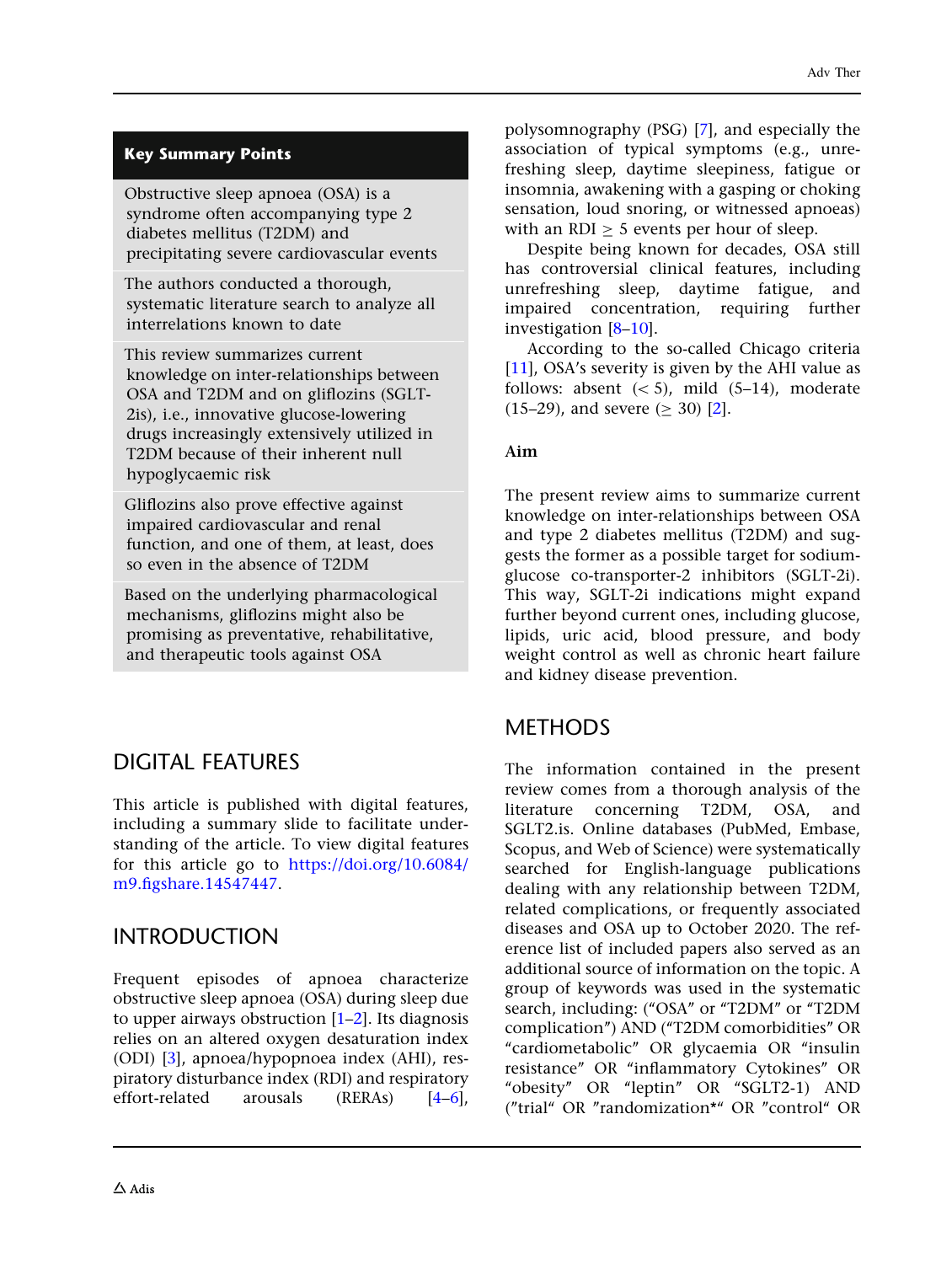''clinical'' OR ''meta-analysis''). Studies meeting the following criteria were excluded:  $\lt 2$ -week duration, non-randomized clinical trials, and cross-sectional studies.

Two independent reviewers (MM and SG) completed the data extraction process according to eligibility criteria. First, they evaluated paper quality by the bias assessment tool, according to the following domains: random sequence generation (selection bias), allocation concealment (selection bias), blinding of participants and personnel (performance bias), blinding of outcome assessment (detection bias), incomplete outcome data (attrition bias), and selective reporting (reporting bias). Then, they classified each domain as: ''low risk of bias", "high risk of bias", or "unclear risk of bias''. Finally, based on the results obtained from the domains, they defined the overall quality of such studies as good (low risk for more than three domains), acceptable (low risk for three domains), and poor (low risk for less than three domains). This method allowed selecting 66 highly specific papers and 138 related publications.

No statistical analysis was possible or required as our paper is a review.

### RESULTS

We systematized all the information collected from the literature under separate sections devoted to individual conditions and organspecific pathologies.

#### Epidemiology

OSA has an estimated 3:1 to 5:1 male-to-female ratio [[12](#page-9-0)] and is 2–3-fold more prevalent in older adults  $(> 65 \text{ years})$  [[13–14\]](#page-9-0). Among middle-aged people, estimated symptomatic OSA's prevalence is about 4% in men and 2% in women [\[15\]](#page-10-0), and asymptomatic OSA's prevalence is 20–30%, with a failed detection risk as high as 93% in women and 82% in men  $[16]$  $[16]$ . However, in the overall male adult population, it is even as high as 50% [[17](#page-10-0)–[18](#page-10-0)], with a continuously increasing trend within the

developed countries, partly due to the parallel increase of the obesity rate [[19](#page-10-0)].

Indeed, a major risk factor for OSA is visceral obesity [\[12,](#page-9-0) [20–22](#page-10-0)]. The higher the obesity degree, the more severe OSA is, with a close association with hypertension, coronary and cerebral vascular disease, and significantly increased all-cause mortality among people with untreated sleep disorders regardless of age, sex, and body mass index (BMI) [\[23\]](#page-10-0). In aged subjects, the ODI proved to be significantly associated with T2DM and three components of the metabolic syndrome, including hyperglycemia, hypertriglyceridemia, and essential arterial hypertension (EAH) [[24](#page-10-0)].

#### OSA and T2DM

An extremely variable prevalence of OSA in T2DM has been reported [[25–30\]](#page-10-0), mostly ranging from  $24\%$  to  $36\%$   $\left[31-32\right]$ , and sometimes even 70% [[12\]](#page-9-0). The risk for T2DM in patients with OSA, in turn, has been well known for decades. It ranges 30–71% and is higher for an AHI  $>$  30 [\[31–34](#page-10-0)]. In addition, diabetes-related foot disease, insulin treatment, obesity, coronary heart disease (CHD), and depression are the most relevant risk factors for OSA in T2DM patients [[35](#page-10-0)].

#### OSA and Autonomic Nervous System Dysfunction

The pathophysiological link between T2DM and OSA might be, at least in part, the activation of the sympathetic branch of the autonomic nervous system (ANS) by acute hypoxia occurring during sleep apnoea/hypopnoea episodes and consequent night respiratory effortrelated arousals (RERAs) [[36](#page-11-0)], eventually exacerbated by hypercapnia [\[37\]](#page-11-0). Consequential massive catecholamine release results in insulin resistance both directly and through increased cortisol output [[38](#page-11-0)], contributing to a feed-forward cascade of adverse events generated by sleep loss, sleep fragmentation, hypoxia, and leading to weight gain, insulin resistance, and T2DM [[39](#page-11-0)].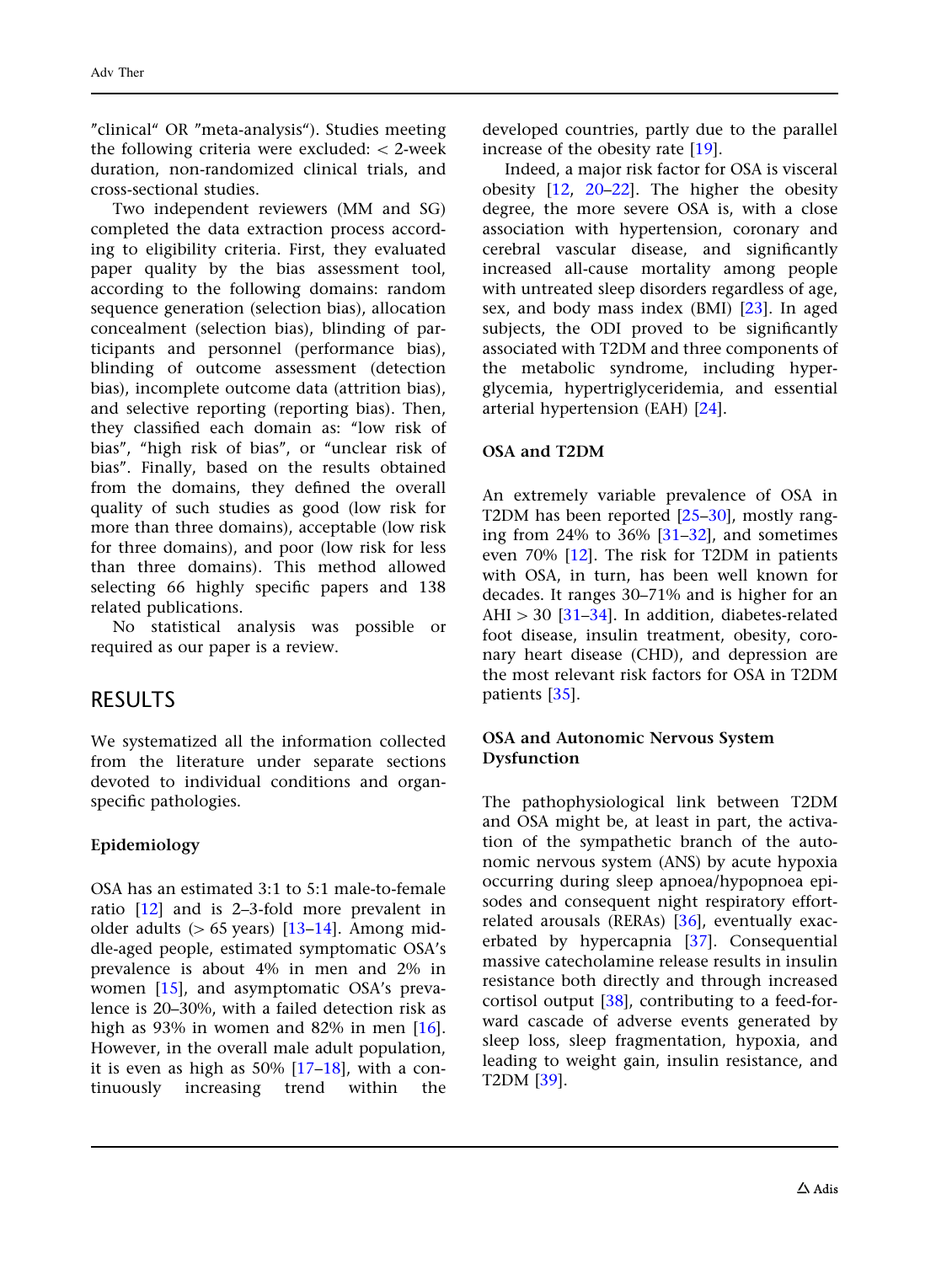Moreover, aortic and carotid chemoreceptors, which regulate the SNS activity in response to changes in pH values, hypoxia, and hypercapnia, are activated, especially in patients with OSA and metabolic syndrome [\[40–41\]](#page-11-0). In normal sleep, despite eliciting increased central SNS outflow, hypoxic or hypercapnic chemoreflex activation triggers hyperventilation as well, which, in turn, inhibits SNS activity [\[40,](#page-11-0) [42–43](#page-11-0)]. Moreover, chemoreceptor-related SNS activation increases blood pressure (BP), which attenuates chemoreflex outputs through carotid arterial baroreceptors [43,](#page-11-0) i.e., the mechanism underlying the 10–20% nighttime, sleep stagerelated BP lowering compared to waking hours observed in healthy subjects, known as ''nocturnal BP dipping'' [\[44–45](#page-11-0)].

Conversely, the peripheral chemoreflex triggered by apnoea-dependent hypoxia and hypercapnia without hyperventilation results in SNS-dependent vasoconstriction [\[40\]](#page-11-0) and, when repeating over time, impairs carotid sinus and aortic baroreceptor sensitivity [\[46\]](#page-11-0). Consequently, any longstanding apnoea/hypopnoea syndrome may cause baroreceptors to "reset" at higher baseline BP levels throughout the day [\[40\]](#page-11-0), thus precipitating chronic SNS activation [\[47–48](#page-11-0)] with increased BP and heart rate (HR). EAH and other adverse cardiovascular outcomes [\[40\]](#page-11-0) will follow soon, thus suggesting to take the "non-dipping" phenomenon as a clinical marker of increased risk for OSA in hypertensive patients [[40](#page-11-0)]. However, nighttime continuous positive airway pressure (CPAP) can counteract both chemoreceptor over-activation and baroreceptor hyporesponsiveness [[49–52](#page-11-0)].

Therefore, OSA can exacerbate preexisting autonomic nervous system (ANS) dysfunction in T2DM patients. Indeed, patients with  $EAH + T2DM$  undergo more prominent peripheral SNS activation signs and insulin levels than those with either disease [\[53](#page-11-0)], which suggests that ANS dysfunction may be related to increased plasma insulin levels in those patients [\[53\]](#page-11-0).

Moreover, in people with T2DM and cardiovascular autonomic neuropathy (CAN) an imbalance between SNS and parasympathetic vagus nerve (VN) activity was described due to either an absolute or a relative decrease in VN

firing rate [[54](#page-11-0)]. This may represent another selfsustained pathophysiological mechanism underlying SNS hyperactivity in the presence of OSA [[12](#page-9-0)].

As opposed to what was observed in type 1 diabetes mellitus (T1DM), in patients with recent-onset T2DM, the decrease in cardiac VN activity and baroreflex sensitivity is strongly associated with hepatic steatosis, thus suggesting the latter to have a role in early hypoparasympathetic-type CAN in T2DM [[55](#page-11-0)]. However, to describe this mechanism in greater detail, we have to outline that, despite insulin resistance contributing to early cardiovagal suppression in both DM types, the lower glucagon-stimulated insulin levels compensatorily increase parasympathetic tone in T1DM [[56](#page-11-0)]. CAN has been reported to occur early in T2DM with a prevalence of 1.8%—or up to 15.3% when defined by the presence of at least two borderline and one pathological test, suggesting the need for ruling out CAN as early as possible in patients with T2DM [\[57\]](#page-12-0).

According to some authors, OSA may induce resistance to body weight (BW)-lowering effects exerted by leptin  $[58]$  $[58]$  $[58]$  through  $\beta$ -3 lipolytic adipose tissue receptors [\[59\]](#page-12-0). The underlying mechanism seems to be SNS hyperactivity-related receptor downregulation with compensatory increased leptin concentrations [[60](#page-12-0)] and consequent increased pro-inflammatory cytokine secretion  $[61–62]$  $[61–62]$ . Also, due to the selective nature of leptin-resistance, i.e., preserving cardiovascular effects [\[63\]](#page-12-0), leptin-associated enhanced sympathetic nerve outflow [[60](#page-12-0)] increases BP [\[64\]](#page-12-0) and HR, thus paving the way to cardiovascular complications [[65–66](#page-12-0)].

#### OSA and Diabetic Peripheral Neuropathy

A strong association also exists between OSA and diabetic peripheral neuropathy (DPN), being the rate of distal electroneurographically detected polyneuropathy twice as high in patients with newly diagnosed OSA as in controls (71% vs. 33%, respectively,  $p < 0.01$ ) and improving significantly after nasal continuous positive airway pressure treatment (CPAP) [\[67–68](#page-12-0)].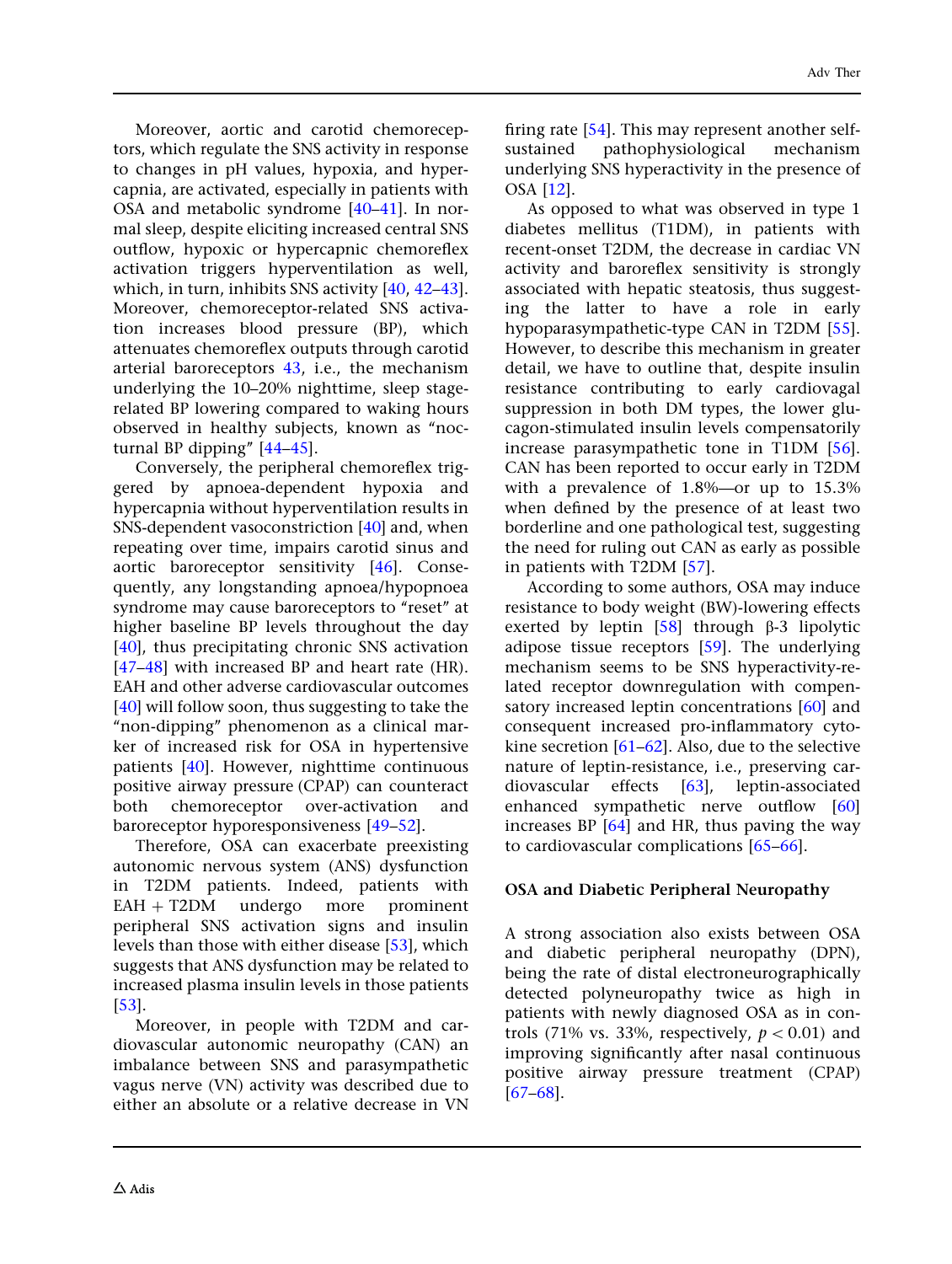DPN seems to have a 35.2% rate in mixed T1DM and T2DM [\[69\]](#page-12-0) and to be significantly associated with OSA in T2DM patients [[70\]](#page-12-0). Indeed, OSA occurs more frequently in T2DM patients with DPN [\[71\]](#page-12-0), where it comes preferentially with lower intra-epidermal nerve fiber density, poly-adenosine-diphosphoribose polymerase (PARP) activation, and diabetic foot ulceration [\[72\]](#page-12-0), most likely due to increased nitrosative/oxidative stress, and impaired microvascular regulation [[70\]](#page-12-0).

#### OSA and Diabetic Kidney Disease

OSA is also significantly associated with diabetic kidney disease (DKD)—even at its early stages and any other diabetes-related complications in T2DM [[73\]](#page-12-0), probably as a result of AH [\[74\]](#page-12-0).

Baseline OSA parameters, especially AHI, are independent predictors of future estimated glomerular filtration rate (eGFR) absolute value and change over time (i.e., 2.5 years on average). After controlling for multiple confounders, including OSA, the serum nitrotyrosine concentration emerges as an independent predictor of final eGFR and of eGFR change over time [[75](#page-12-0)].

Also, CAN is an independent predictor of 9.6-year eGFR decline  $[76]$  $[76]$  $[76]$ , with a significant association with CKD onset [[77](#page-12-0)], thus suggesting that CAN can further exacerbate OSA-related damage to the kidney in patients with T2DM and OSA [[75](#page-12-0)].

OSA was also associated with CKD in patients without diabetes in several cross-sectional and longitudinal observational studies, mainly depending on disease severity [\[78–82\]](#page-13-0). Moreover, patients with end-stage renal disease (ESRD) have a 50% to 60% prevalence of OSA [\[83–85\]](#page-13-0) in favour of a two-way and mutual association between CKD and OSA [[86](#page-13-0)].

#### OSA and Diabetic Retinopathy

Although the association between OSA and diabetic retinopathy (DR) has been a controversial issue in the past [[87](#page-13-0)], a recent, large meta-analysis suggests OSA is significantly associated with increased DR risk in both DM

types [[88](#page-13-0)]. The association between DR (29% non-proliferative [NPDR] and 48% proliferative [PDR]) and sleep-disordered breathing (SDB) is robust [\[88–90\]](#page-13-0). Also, intermittent nocturnal hypoxia and related desaturation/reoxygenation phenomena are supposed to be the main underlying mechanisms [\[88–90\]](#page-13-0), with intermittent nocturnal hypoxia and related desaturation/reoxygenation phenomena supposed to be the main underlying mechanisms [\[89–90](#page-13-0)] together with the nocturnal ''non-dipping'' phenomenon and daytime BP variability independently increasing the risk for cardiovascular diseases [\[91\]](#page-13-0) and retinopathy in patients with T2DM [\[92\]](#page-13-0). Also, OSA is known to be an independent factor predicting progression to preproliferative/proliferative DR (OR, 5.2,95% CI 1.2–23.0,  $p = 0.03$  [[91](#page-13-0)], thus likely having a prominent role in the pathogenesis of severe sight-threatening clinical pictures [[93](#page-13-0)].

#### Macrovascular Complications

OSA is associated with diabetic macrovascular complications, most often coronary heart disease (CHD) and stroke, atrial fibrillation (AF), and heart failure (HF) [\[94\]](#page-13-0), and SDB acts as a predictor of incident CHD, AF, and HF [\[95\]](#page-13-0).

Several data collected in obese patients with T2DM show the most severe AHI scores associated with an increased risk of major CV events [\[96–98](#page-13-0)]. For example, the cross-sectional, longitudinal adult-population-based Wisconsin Sleep Cohort Study showed that moderate to severe SDB (AHI  $> 20$ ) was significantly associated with the prevalence of stroke over the next 4 years and might even contribute to the occurrence of such an event [\[99\]](#page-14-0).

In the Sleep Heart Health Study (SHHS)—a multi-centre, prospective cohort study on cardiovascular consequences of OSA initiated in 1994—the association between OSA and stroke proved significant only in men after controlling for all possible covariates (OR 2.86, CI 1.10, 7.39) [\[100](#page-14-0)]. Also, after adjusting for multiple risk factors, OSA proved to be a significant predictor of incident CHD (myocardial infarction, revascularization procedure, or CHD death) only in men  $\leq$  70 years of age [[101](#page-14-0)].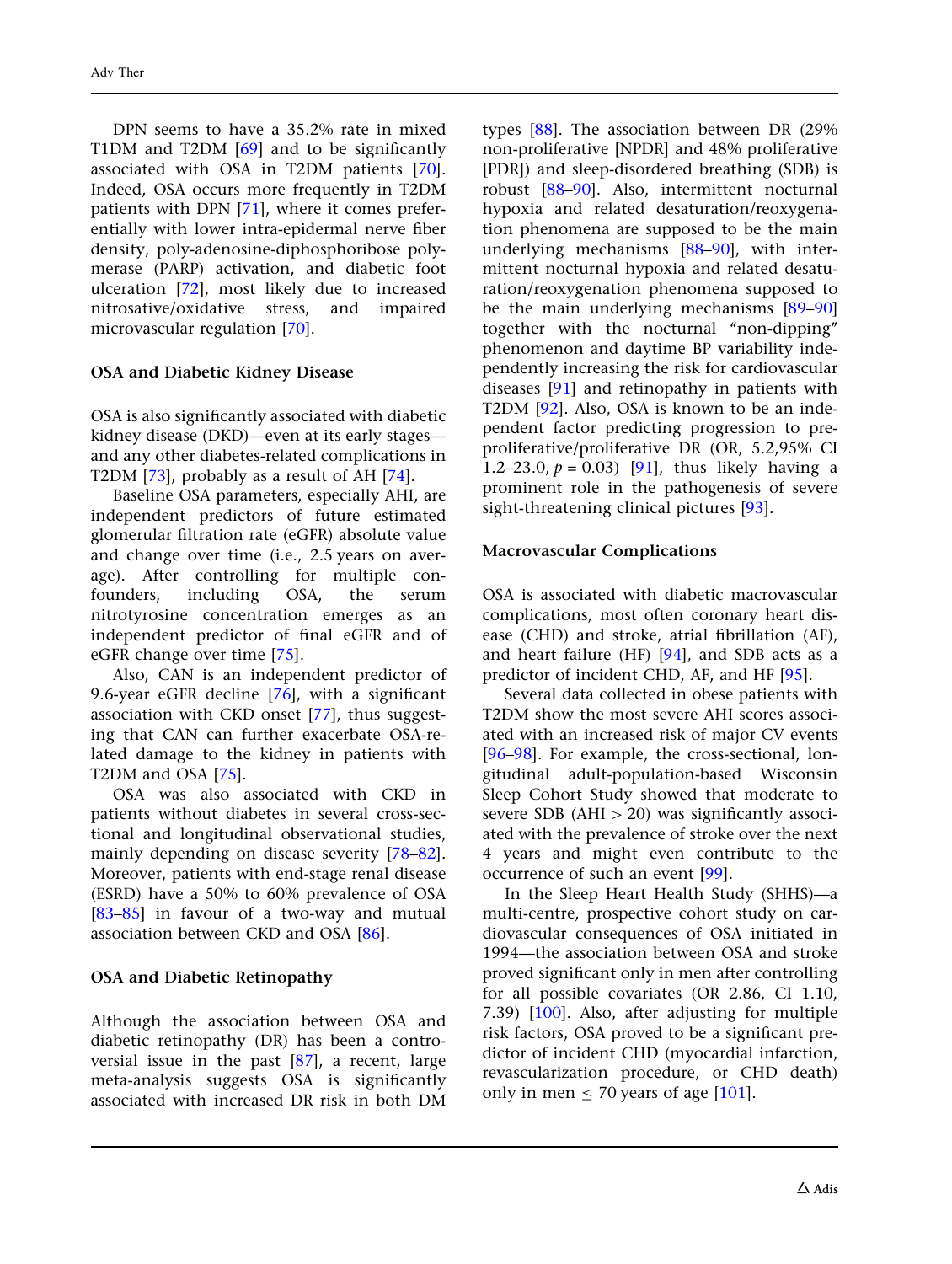In conclusion, OSA seems to be associated with an increased risk for stroke rather than CHD.

#### Pathophysiology of T2DM Micromacrovascular Complications in Patients with OSA

The bidirectional association between OSA and T2DM also involves microvascular and macrovascular complications [[102–103](#page-14-0)]. Advanced glycation end product (AGE) accumulation along with increased protein kinase C, polyol, and hexosamine pathway activity could lead to the overexpression of reactive oxygen species (ROS) and pro-inflammatory cytokines, all of which have a role in diabetic complications [\[70,](#page-12-0) [104–108](#page-14-0)]. Indeed, some papers suggest an association between OSA and markedly increased intracellular ROS concentrations [including mainly superoxide ion  $(O^-)$ , nitric oxide (NO), and hydrogen peroxide  $(H_2O_2)$ ], which, by overwhelming antioxidant capacity, chemically modify lipidic, protidic, and DNA macromolecules [\[109–114\]](#page-14-0).

Based on such mechanisms, chronic intermittent hypoxia (CIH) proves to induce overall pancreatic beta-cell dysfunction in mice through increased mitochondrial ROS concentrations, resulting in insulin resistance, defective proinsulin processing, and impaired glucose-stimulated insulin secretion. A mitochondrial ROS-scavenger treatment, in turn, can restore such changes [[111\]](#page-14-0).

Thus, referring to OSA-diabetes interactions, repeated nocturnal hypoxia/re-oxygenation episodes contribute to common pathogenic mechanisms of micro- and macro-vascular diabetic complications. This occurs essentially through apnoeic-dependent lower oxygen availability and subsequent reoxygenation-related ROS formation at breath resumption [\[102](#page-14-0)], further increasing oxidative stress-related systemic inflammation, endothelial cell dysfunction, SNS, and renin-angiotensin system activation in a self-sustained vicious cycle [[102](#page-14-0)].

Indeed, exceptionally high levels of pro-inflammatory cytokines including tumor necrosis factor (TNF)-a, interleukin-6 (IL-6) and IL-8, and C-reactive protein—also widely recognized as significant cardiovascular risk markers—are in common in both OSA [\[115–118](#page-14-0)] and T2DM patients [[119](#page-14-0)[–121](#page-15-0)] and decrease after continuous positive airway pressure (C-PAP) treatment [\[122\]](#page-15-0).

Also, AGE generation and tissue accrual resulting from covalent, non-enzymatic binding between glucides (endowed with reducing properties) and lipid, protein, or nucleic acid amine residues cause cell damage, eventually contributing to diabetic microvascular complications in people with T2DM and OSA [\[102](#page-14-0)]. However, CIH is known to induce elevated circulating AGE levels as a function of OSA severity in nondiabetic patients too [\[123–124](#page-15-0)] and, in that case, may play a crucial role in insulin resistance, thus entailing a high risk for T2DM onset [[125](#page-15-0)].

Another pathophysiological link between OSA and diabetic micro-/macrovascular complications is the upregulation of RAS, which can be detrimental to renal function [\[86\]](#page-13-0). Indeed, several cross-sectional [[126–127](#page-15-0)] and longitudinal studies [\[128–130](#page-15-0)] showed a CKD-to-OSA association even in patients without T2DM. For example, in a study carried out in China on 1259 critically ill patients (183 with a history of OSA), the incidence of acute kidney injury (AKI) in patients with OSA was higher compared with those without OSA (41 vs. 57%,  $p < 0.001$ ) and, at multivariate analysis controlling for age, gender, race, and chronic and acute risk factors, an independent association was apparent between OSA and AKI (OR 1.53, 95% CI 1.04–2.24,  $p = 0.031$  [[131–132](#page-15-0)]. Such a detrimental effect of OSA on renal function may be attenuated by long-term C-PAP therapy [\[132](#page-15-0)] through improved insulin resistance, especially in the case of associated obesity [[133\]](#page-15-0).

In conclusion, C-PAP treatment of OSA may improve T2DM-related insulin resistance and inflammatory status, thus reducing the progression of micro-/macrovascular T2DM complications. However, the effects of other therapeutic interventions on patients with T2DM and OSA still await clarification.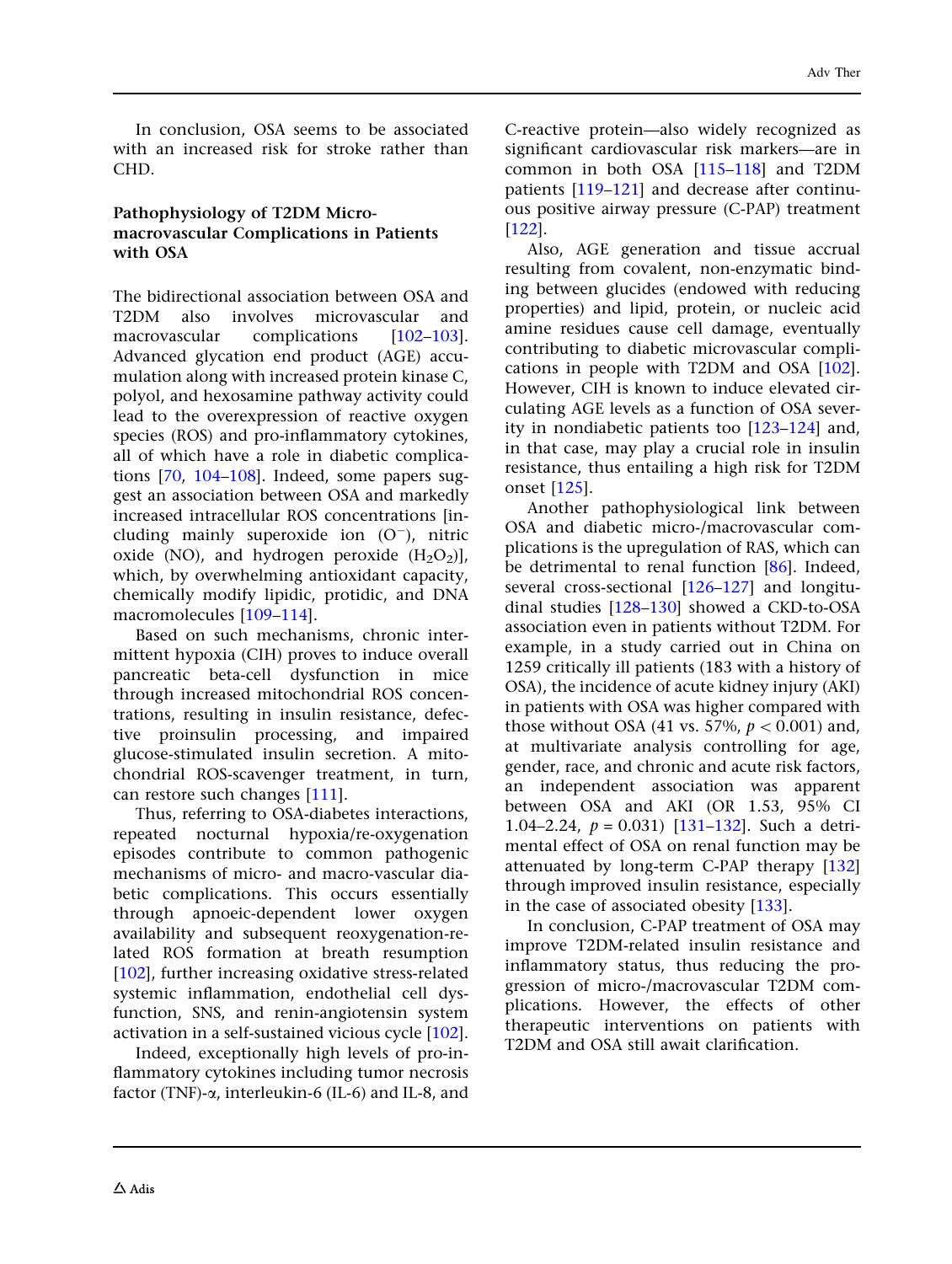### Can Innovative Antihyperglycaemic Drugs Improve Both OSA and Its Clinical Consequences?

Besides exerting impressive antihyperglycaemic effects, SGLT-2is prove favourable at both the cardiovascular and renal levels [[134–](#page-15-0)[142\]](#page-16-0). The four currently available drugs from this class (canagliflozin, dapagliflozin, empagliflozin, and ertugliflozin) ensure 90% active tubular resorption inhibition of glucose from glomerular filtrate [\[143–146\]](#page-16-0), despite the remaining 10% being still reabsorbed through SGLT-1 receptors [\[147](#page-16-0)].

The already mentioned T2DM-related overactive SNS causes widespread kidney chemoreceptors and baroreceptors to send activating signals back to the brain, thus triggering a selfsustained mechanism involving RAS stimulation, increased systemic BP, and CKD progression [\[148](#page-16-0)]. Contrarily, SGLT-2is seem to reduce SNS overactivity at least partially through increased renal tubular glucose resorption [[149\]](#page-16-0), thus strongly contributing to observed lower cardiovascular risk and hospitalization rates [\[150–151](#page-16-0)].

Based on animal models of DKD [[152–154\]](#page-16-0), the mechanism behind favourable SGLT-2i renal effects seems to be the activation of the socalled tubule-glomerular feedback (TGF) as described below. TGF consists of the A1-adenosine receptor-mediated afferent glomerular arteriole vasoconstriction [[155](#page-16-0)] in response to increased NaCl load to distal tubule [[156–157\]](#page-16-0). Briefly, adenosine is known to act as a paracrine signal through three receptor types, i.e., A1, A2 (further classified into high-affinity A2a and low-affinity A2b subtypes), and A3 [\[157\]](#page-16-0). A2a and A2b receptor activation attenuates TGF response by inhibiting afferent glomerular arteriole vasoconstriction through adenylate cyclase-dependent cyclic adenose monophosphate (c-AMP) generation [[158–159](#page-16-0)]. Contrarily, c-AMP production is inhibited by A1 receptor activation, while A3 receptor function is still unclear [[158\]](#page-16-0). Such physiological mechanisms allow the kidney to contribute to BP regulation through renin release by the cells from the juxtaglomerular apparatus (JGA). These cells "interpret" increased NaCl load to the distal tubular region as a sign of extracellular fluid expansion, thus activating TGF and causing afferent glomerular arteriole vasoconstriction [[160\]](#page-17-0). Therefore, it is conceivable that TGF activation is the physiological mechanism responsible for reduced SNS overactivation contributing to cardiovascular and renal SGLT-2i benefits as referred to OSA [\[150](#page-16-0)].

An additional favourable SGLT-2i effect on OSA, also resulting from the TGF activation mentioned above, may come from the recently identified evidence that, as opposed to T1DM patients [\[161](#page-17-0)], the glucose-dependent osmotic diuretic effect of SGLT-2i is not associated with increased RAS activity in T2DM patients [\[162](#page-17-0)]. Also, an experimental study performed in the T2DM animal model showed that the plasma renin activity or serum aldosterone level did not increase after dapagliflozin treatment [[163\]](#page-17-0).

Another possible favourable effect of SGLT-2is on clinical signs of OSA might come from increased hematocrit (Ht), which might further contribute to a reduced cardiovascular death (CD) rate [\[164\]](#page-17-0). Indeed, SGLT-i stimulation activates the adenosine-triphosphate (ATP)-dependent  $Na + -K + pump$  to actively export intracellular  $Na + into the blood vessels against$ a concentration gradient, thus depleting ATP and  $O_2$  reserve [\[165](#page-17-0)]. The consequent  $pO_2$ decrease determines functional exhaustion of renal tubular cells, thus inducing pro-inflammatory cytokine release, progressive interstitial injury, and subsequent fibrosis [[166\]](#page-17-0) through the transformation of fibroblasts into myofibroblasts [[167](#page-17-0)], which, due to their lower erythropoietin secretory capacity, contribute to typical DKD-related anaemia [\[168](#page-17-0)]. Ht slowly increases within the first 2 months into SGLT-2i treatment independently of haemoconcentration and settles down after that [[169](#page-17-0)]. Indeed, opposite to what was observed for the diuretic agent hydrochlorothiazide, erythropietin levels and reticulocyte count seem to increase in T2DM following dapagliflozin administration [\[170](#page-17-0)]. Indeed, opposite to what is observed for the diuretic agent hydrochlorothiazide, erythropietin levels and reticolocyte count seem to increase in T2DM following dapagliflozin administration [[170\]](#page-17-0). Furthermore, increased erythropoietin levels (63%,  $p = 0.0078$ ) were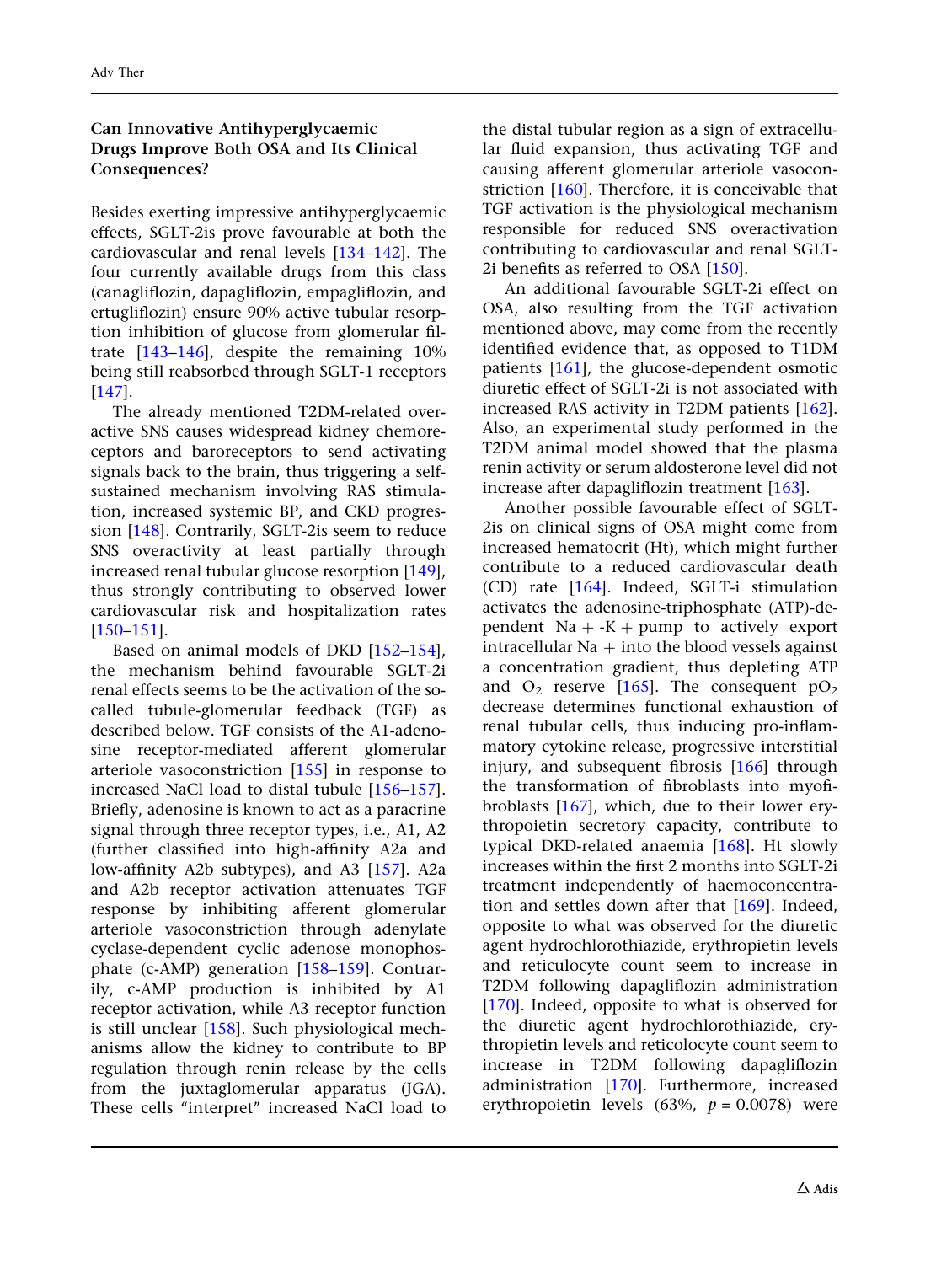found following empagliflozin treatment in patients with T2DM with preserved renal function (eGFR  $\geq 60 \text{ ml} \cdot \text{min}^{-1} \cdot 1.73 \text{ m}^{-2}$ ) compared to control subjects [[171\]](#page-17-0).

Finally, SGLT-2i-related weight loss, due to visceral and subcutaneous adipose tissue reduction [[172–174](#page-17-0)], may have a favourable effect on OSA. As shown in animal models of T2DM and metabolic syndrome, it depends on a sustained shift in energy substrates from carbohydrates to lipids with enhanced fatty-acid betaoxidation-related lipolysis [[175–](#page-17-0)[179](#page-18-0)], which proved to improve liver steatosis in T2DM patients and in T2DM animal models [\[180–184](#page-18-0)] and, as observed with canagliflozin, CHD-associated epicardial fat accumulation [\[185–187](#page-18-0)].

## CONCLUSIONS AND FUTURE **PERSPECTIVES**

As already shown for HF and CKD, the pharmacological properties of SGLT-2is are suggestive of a potential role in the treatment of OSA independently of T2DM [[136,](#page-15-0) [139](#page-15-0), [141](#page-16-0)]. The most likely mechanisms involved in such beneficial effects of SGLT-2is on OSA are reported in Fig. 1 and can be summarized as follows: (1) sympathetic activity inhibiting effects [\[150,](#page-16-0) [188](#page-18-0)], expected to improve both associated CAN and cardiovascular and renal outcomes significantly  $[54]$ ; (2) direct benefits on renal function [\[140](#page-15-0)[–141](#page-16-0)], preventing associated CAN from further self-sustaining kidney function impairment [\[76–77](#page-12-0), [86](#page-13-0)]; (3) Ht increasing effects, expected to reduce nighttime hypoxia [\[189–191\]](#page-18-0).



Fig. 1 The putative favourable effects of SGLT-2is on OSA. CAN cardiovascular autonomic neuropathy, HT haematocrit, OSA obstructive sleep apnoea, PSG

polysomnography, RAS renin angiotensin system, SGLT-2is sodium/glucose co-transporter-2 inhibitors, SNS sympathetic nervous system. See text for details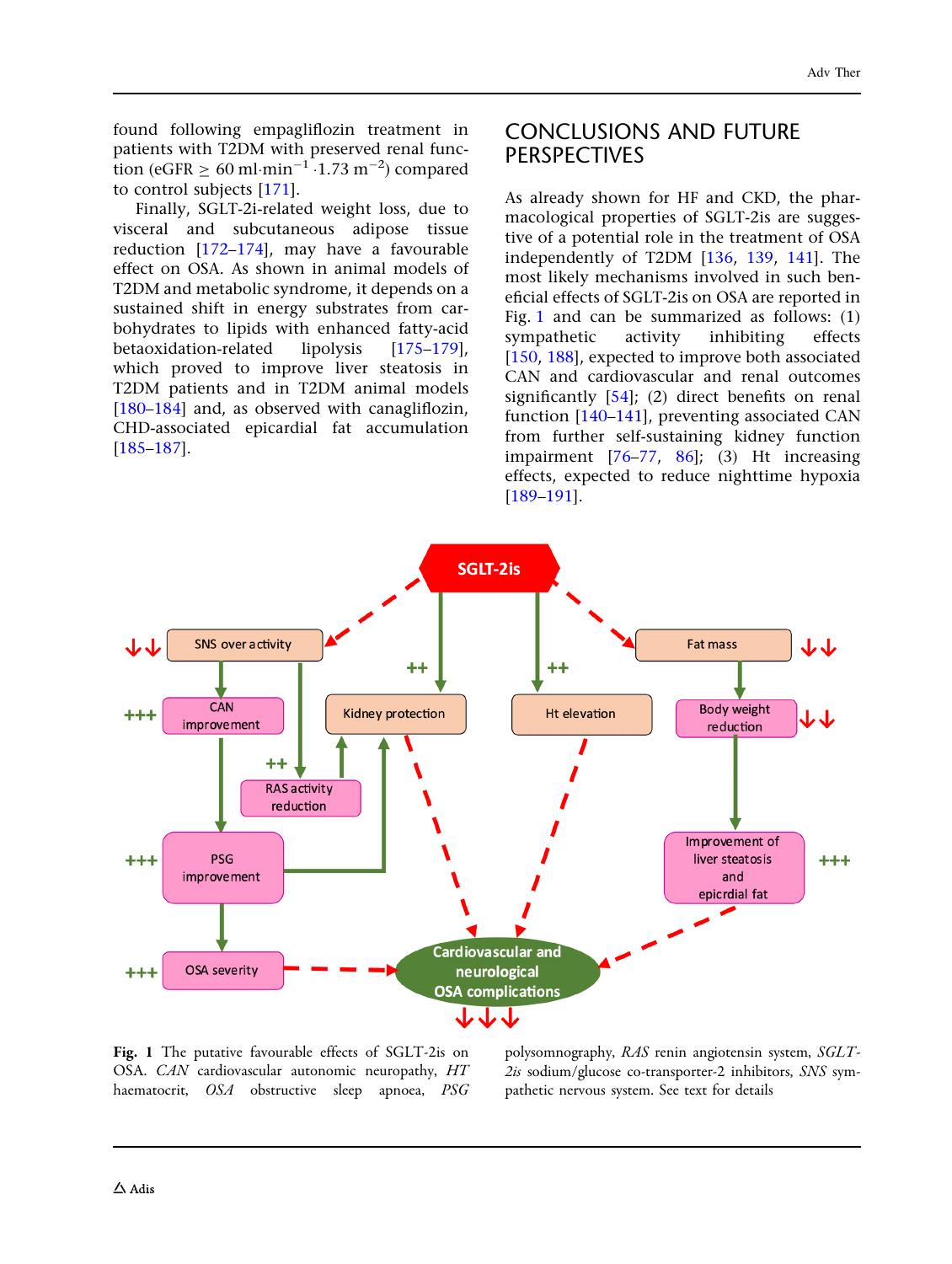Currently, only a few, yet promising, data are available on the effects of SGLT2-i in T2DM patients with OSAS, showing a marked decrease of AHI  $(31.9 \pm 18.0)$  to  $18.8 \pm 11.5$  events/h;  $p = 0.003$ ), HbA1c, body weight, and BMI in the absence of any BP changes [\[192–193](#page-18-0)]. Also, in a metformin add-on study, differently from glimepiride, dapagliflozin significantly decreased the AHI and Epworth Somnolence Scale, triglycerides, and systolic and diastolic BP and increased oxygen saturation and high-density lipoprotein cholesterol (HDL-C) [[161](#page-17-0), [193–195\]](#page-18-0).

Moreover, empagliflozin proved beneficial for cardiovascular and renal outcomes regardless of OSA but could also reduce the risk for OSA [[196\]](#page-18-0) by counteracting the hyperproduction and the hyperactivity of leptin [[197\]](#page-18-0), whose levels are elevated in OSA patients [[65\]](#page-12-0). The latter hypothesis is still controversial [[198\]](#page-19-0). However, based on a recent meta-analysis of ten randomized controlled trials, SGLT2i treatment is associated with decreased leptin and increased adiponectin levels in T2DM patients, eventually contributing to metabolic SGLT-2i benefits [[199\]](#page-19-0).

In conclusion, it is conceivable that the use of SGLT-2is will represent a promising preventative, rehabilitative, and therapeutic approach for OSA patients regardless of coexisting diabetes by also slowing CKD progression and managing CAN, both known to be closely associated with OSA and T2DM. Thus, these drugs might exert beneficial effects on CAN, and, as CAN is a very early diabetes and OSA complication [[57](#page-12-0)], might be particularly indicated in the early stages of both diseases to reduce associated mortality risk [\[54,](#page-11-0) [188](#page-18-0)].

Indeed, expected OSA benefits might add to the already established cardiovascular and renal preventative effect of dapagliflozin in animal T2DM models [\[163](#page-17-0)], and in humans, even in the absence of T2DM as well [\[200\]](#page-19-0).

Further clinical studies involving patients with and without diabetes are needed to confirm our hypothesis on SGLT-2is benefits in OSA rehabilitation and management and assess whether such benefits reflect a single drug or a whole class effect.

## ACKNOWLEDGEMENTS

This article is based on previously conducted studies and does not contain any new studies with human participants or animals performed by any of the authors. We acknowledge the logistic complimentary support of Nefrocenter Research Network and Nyx, research startup, Naples, Italy.

Funding. No funding or sponsorship was received for this study or publication of this article.

Authorship. All authors meet the International Committee of Medical Journal Editors (ICMJE) criteria for authorship for this article, take responsibility for the integrity of the work as a whole, have given their approval for this version to be published and assure it will not be published elsewhere in the same form, in English or in any other language, including electronically.

Authorship Contributions. Vincenzo Maria Monda, Sandro Gentile, and Felice Strollo created the paper and wrote it, Vincenzo Maria Monda, Sandro Gentile, and Francesca Porcellati extensively reviewed the literature, and all approved the final manuscript.

Compliance with Ethical Guidelines. This study has been conducted in conformance with good clinical practice standards, is based on previously published studies and does not contain any studies with human participants or animals performed by any of the authors.

Disclosures. Vincenzo Maria Monda, Alessandro Fucili, Sandro Gentile, Marcello Monesi Francesca Porcellati, Ersilia Satta, and Felice Strollo have nothing to disclose in relation to this article.

Data Availability. Data sharing is not applicable to this article as no datasets were generated or analyzed during the current study.

Open Access. This article is licensed under a Creative Commons Attribution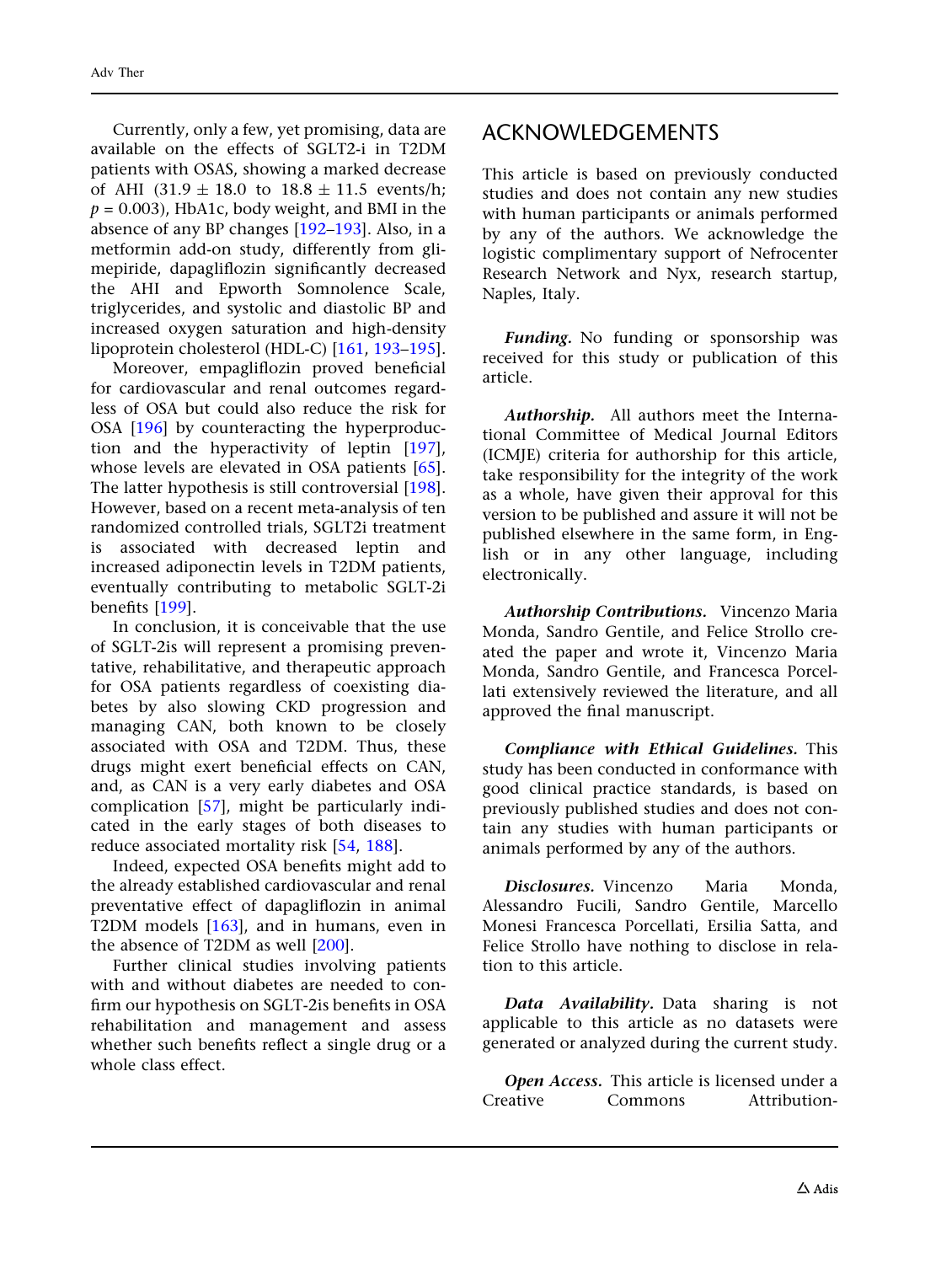<span id="page-9-0"></span>NonCommercial 4.0 International License, which permits any non-commercial use, sharing, adaptation, distribution and reproduction in any medium or format, as long as you give appropriate credit to the original author(s) and the source, provide a link to the Creative Commons licence, and indicate if changes were made. The images or other third party material in this article are included in the article's Creative Commons licence, unless indicated otherwise in a credit line to the material. If material is not included in the article's Creative Commons licence and your intended use is not permitted by statutory regulation or exceeds the permitted use, you will need to obtain permission directly from the copyright holder. To view a copy of this licence, visit [http://](http://creativecommons.org/licenses/by-nc/4.0/) [creativecommons.org/licenses/by-nc/4.0/.](http://creativecommons.org/licenses/by-nc/4.0/)

## **REFERENCES**

- 1. Somers VK, White DP, Amin R, American Heart Association Council for High Blood Pressure Research Professional Education Committee, Council on Clinical Cardiology, American Heart Association Stroke Council; American Heart Association Council on Cardiovascular Nursing, American College of Cardiology Foundation, et al. Sleep apnea and cardiovascular disease: an American Heart Association/American College Of Cardiology Foundation Scientific Statement from the American Heart Association Council for High Blood Pressure Research Professional Education Committee, Council on Clinical Cardiology, Stroke Council, and Council On Cardiovascular Nursing. In collaboration with the National Heart, Lung, and Blood Institute National Center on Sleep Disorders Research (National Institutes of Health). Circulation. 2008;118(10):1080–111. [https://doi.org/10.](https://doi.org/10.1161/CIRCULATIONAHA.107.189375) [1161/CIRCULATIONAHA.107.189375](https://doi.org/10.1161/CIRCULATIONAHA.107.189375).
- 2. Epstein LJ, Kristo D, Strollo PJ Jr, et al. Adult Obstructive Sleep Apnea Task Force of the American Academy of Sleep Medicine. Clinical guideline for the evaluation, management and long-term care of obstructive sleep apnea in adults. J Clin Sleep Med. 2009;5(3):263–76.
- 3. Sateia MJ. International classification of sleep disorders-third edition: highlights and modifications. Chest. 2014;146(5):1387–94. [https://doi.org/10.](https://doi.org/10.1378/chest.14-0970) [1378/chest.14-0970.](https://doi.org/10.1378/chest.14-0970)
- 4. Shaw JE, Punjabi NM, Wilding JP, Alberti KG, Zimmet PZ, International Diabetes Federation Taskforce on Epidemiology and Prevention. Sleep-disordered breathing and type 2 diabetes: a report from the International Diabetes Federation Taskforce on Epidemiology and Prevention. Diabetes Res Clin Pract. 2008;81(1):2–12. [https://doi.org/10.1016/j.](https://doi.org/10.1016/j.diabres.2008.04.025) [diabres.2008.04.025.](https://doi.org/10.1016/j.diabres.2008.04.025)
- 5. American Academy of Sleep Medicine. International classification of sleep disorders. 3rd ed. Darien: American Academy of Sleep Medicine; 2014.
- 6. Kapur VK, Auckley DH, Chowdhuri S, et al. Clinical practice guideline for diagnostic testing for adult obstructive sleep apnea: an American Academy of sleep medicine clinical practice guideline. J Clin Sleep Med. 2017;13(3):479–504. [https://doi.org/10.](https://doi.org/10.5664/jcsm.6506) [5664/jcsm.6506](https://doi.org/10.5664/jcsm.6506).
- 7. Malhotra RK, Kirsch DB, Kristo DA, American Academy of Sleep Medicine Board of Directors, et al. Polysomnography for obstructive sleep apnea should include arousal-based scoring: an American Academy of sleep medicine position statement. J Clin Sleep Med. 2018;14(7):1245–7. [https://doi.](https://doi.org/10.5664/jcsm.723) [org/10.5664/jcsm.723.](https://doi.org/10.5664/jcsm.723)
- 8. Mannarino MR, Di Filippo F, Pirro M. Obstructive sleep apnea syndrome. Eur J Intern Med. 2012;23(7):586–93. [https://doi.org/10.1016/j.ejim.](https://doi.org/10.1016/j.ejim.2012.05.013) [2012.05.013](https://doi.org/10.1016/j.ejim.2012.05.013).
- 9. De Backer W. Obstructive sleep apnea/hypopnea syndrome. Panminerva Med. 2013;55(2):191–5.
- 10. Lee W, Nagubadi S, Kryger MH, Mokhlesi B. Epidemiology of obstructive sleep apnea: a populationbased perspective. Expert Rev Respir Med.<br>2008;2(3):349–64. https://doi.org/10.1586/ 2008;2(3):349–64. [https://doi.org/10.1586/](https://doi.org/10.1586/17476348.2.3.349) [17476348.2.3.349.](https://doi.org/10.1586/17476348.2.3.349)
- 11. Sleep-related breathing disorders in adults: recommendations for syndrome definition and measurement techniques in clinical research. The report of an American Academy of sleep medicine task force. Sleep. 1999;22(5):667–89.
- 12. Greco C, Spallone V. Obstructive sleep apnoea syndrome and diabetes. Fortuitous association or interaction? Curr Diabetes Rev. 2015;12(2):129–55. [https://doi.org/10.2174/](https://doi.org/10.2174/1573399811666150319112611) [1573399811666150319112611.](https://doi.org/10.2174/1573399811666150319112611)
- 13. Ancoli-Israel S, Gehrman P, Kripke DF, et al. Longterm follow-up of sleep disordered breathing in older adults. Sleep Med. 2001;2(6):511–6. [https://](https://doi.org/10.1016/s1389-9457(00)00096-4) [doi.org/10.1016/s1389-9457\(00\)00096-4](https://doi.org/10.1016/s1389-9457(00)00096-4).
- 14. Durán J, Esnaola S, Rubio R, Iztueta A. Obstructive sleep apnea-hypopnea and related clinical features in a population-based sample of subjects aged 30 to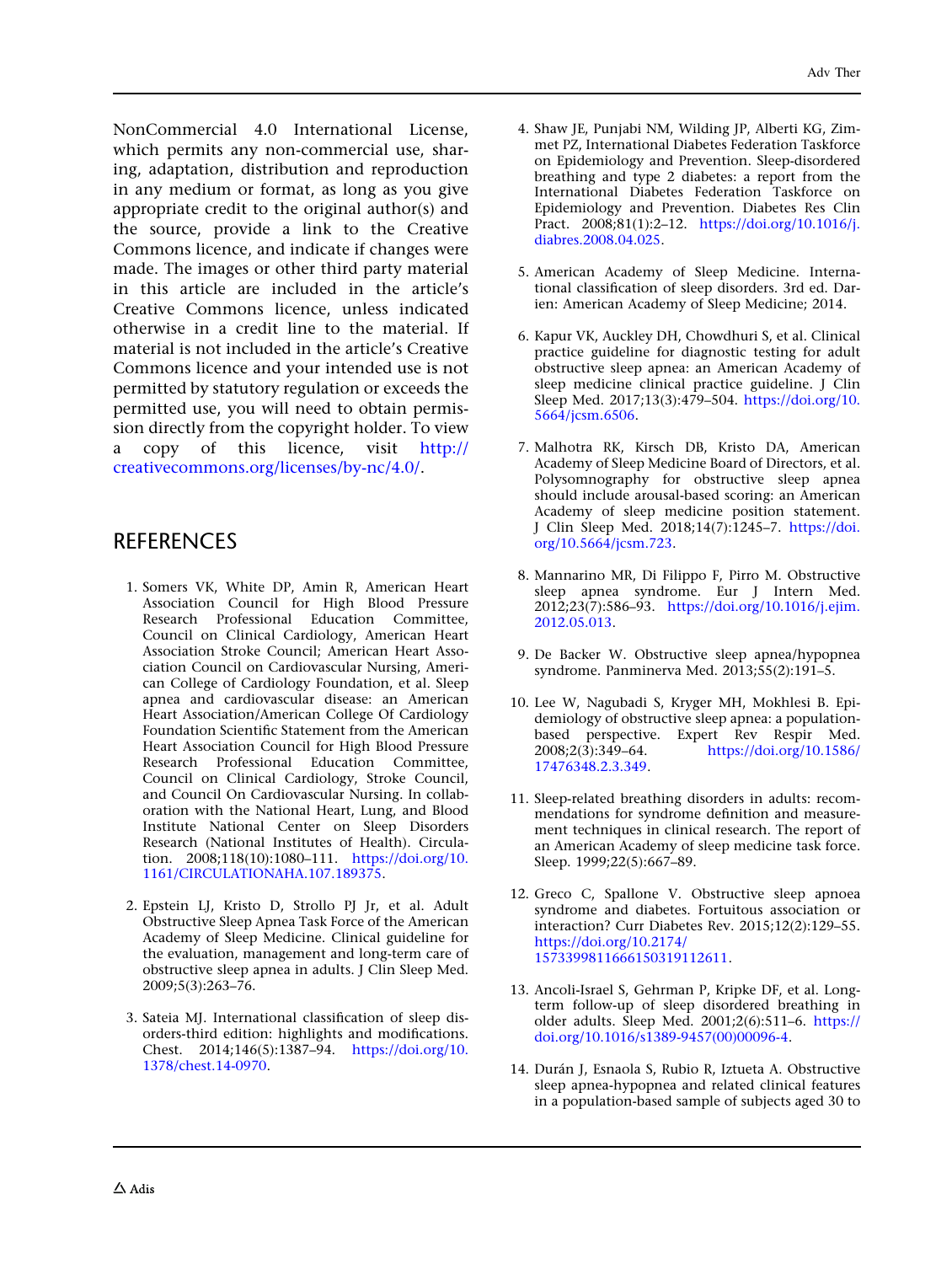<span id="page-10-0"></span>70 yr. Am J Respir Crit Care Med. 2001;163(3 Pt 1):<br>685–9. https://doi.org/10.1164/ajrccm.163.3. [https://doi.org/10.1164/ajrccm.163.3.](https://doi.org/10.1164/ajrccm.163.3.2005065) [2005065](https://doi.org/10.1164/ajrccm.163.3.2005065).

- 15. Young T, Palta M, Dempsey J, Skatrud J, Weber S, Badr S. The occurrence of sleep-disordered breathing among middle-aged adults. N Engl J Med. 1993;328(17):1230–5. [https://doi.org/10.1056/](https://doi.org/10.1056/NEJM199304293281704) [NEJM199304293281704.](https://doi.org/10.1056/NEJM199304293281704)
- 16. Young T, Evans L, Finn L, Palta M. Estimation of the clinically diagnosed proportion of sleep apnea syndrome in middle-aged men and women. Sleep. 1997;20:705–6.
- 17. Heinzer R, Vat S, Marques-Vidal P, et al. Prevalence of sleep-disordered breathing in the general population: the HypnoLaus study. Lancet Respir Med. 2015;3(4):310–8. [https://doi.org/10.1016/S2213-](https://doi.org/10.1016/S2213-2600(15)00043-0) [2600\(15\)00043-0](https://doi.org/10.1016/S2213-2600(15)00043-0).
- 18. Arnardottir ES, Bjornsdottir E, Olafsdottir KA, Benediktsdottir B, Gislason T. Obstructive sleep apnoea in the general population: highly prevalent but minimal symptoms. Eur Respir J. 2016;47(1): 194–202. [https://doi.org/10.1183/13993003.01148-](https://doi.org/10.1183/13993003.01148-2015) [2015.](https://doi.org/10.1183/13993003.01148-2015)
- 19. Peppard PE, Young T, Barnet JH, Palta M, Hagen EW, Hla KM. Increased prevalence of sleep-disordered breathing in adults. Am J Epidemiol. 2013;177(9):1006–14. [https://doi.org/10.1093/aje/](https://doi.org/10.1093/aje/kws342) [kws342](https://doi.org/10.1093/aje/kws342).
- 20. Young T, Skatrud J, Peppard PE. Risk factors for obstructive sleep apnea in adults. JAMA. 2004;291(16):2013–6. [https://doi.org/10.1001/](https://doi.org/10.1001/jama.291.16.2013) [jama.291.16.2013.](https://doi.org/10.1001/jama.291.16.2013)
- 21. Vijayan VK. Morbidities associated with obstructive sleep apnea. Expert Rev Respir Med. 2012;6(5): 557–66. [https://doi.org/10.1586/ers.12.44.](https://doi.org/10.1586/ers.12.44)
- 22. Young T, Palta M, Dempsey J, Peppard PE, Nieto FJ, Hla KM. Burden of sleep apnea: rationale, design, and major findings of the Wisconsin sleep cohort study. WMJ. 2009;108:246–9.
- 23. Young T, Finn L, Peppard PE, et al. Sleep disordered breathing and mortality: eighteen-year follow-up of the Wisconsin sleep cohort. Sleep. 2008;31:1071–8.
- 24. Assoumou HG, Gaspoz JM, Sforza E, et al. Obstructive sleep apnea and the metabolic syndrome in an elderly healthy population: the SYNAPSE cohort. Sleep Breath. 2012;16:895–902. [https://doi.org/10.](https://doi.org/10.1007/s11325-011-0593-y) [1007/s11325-011-0593-y.](https://doi.org/10.1007/s11325-011-0593-y)
- 25. Foster GD, Sanders MH, Millman R, Sleep AHEAD Research Group, et al. Obstructive sleep apnea among obese patients with type 2 diabetes. Diabetes

Care. 2009;32:1017–9. [https://doi.org/10.2337/](https://doi.org/10.2337/dc08-1776) [dc08-1776.](https://doi.org/10.2337/dc08-1776)

- 26. Fredheim JM, Rollheim J, Omland T, et al. Type 2 diabetes and pre diabetes are associated with obstructive sleep apnea in extremely obese subjects: a cross-sectional study. Cardiovasc Diabetol. 2011;10:84. [https://doi.org/10.1186/1475-2840-10-](https://doi.org/10.1186/1475-2840-10-84) [84](https://doi.org/10.1186/1475-2840-10-84).
- 27. Resnick HE, Redline S, Shahar E, Sleep Heart Health Study, et al. Diabetes and sleep disturbances: findings from the Sleep Heart Health Study. Diabetes Care. 2003;26:702–9. [https://doi.org/10.2337/](https://doi.org/10.2337/diacare.26.3.702) [diacare.26.3.702.](https://doi.org/10.2337/diacare.26.3.702)
- 28. Laaban JP, Daenen S, Léger D, et al. Prevalence and predictive factors of sleep apnoea syndrome in type 2 diabetic patients. Diabetes Metab. 2009;35:372–7. [https://doi.org/10.1016/j.diabet.2009.03.007.](https://doi.org/10.1016/j.diabet.2009.03.007)
- 29. Lecube A, Sampol G, Lloberes P, et al. Diabetes is an independent risk factor for severe nocturnal hypoxemia in obese patients. A case–control study. PLoS ONE. 2009;4:e4692. [https://doi.org/10.1371/](https://doi.org/10.1371/journal.pone.0004692) [journal.pone.0004692.](https://doi.org/10.1371/journal.pone.0004692)
- 30. Aronsohn RS, Whitmore H, Van Cauter E, Tasali E. Impact of untreated obstructive sleep apnea on glucose control in type 2 diabetes. Am J Respir Crit Care Med. 2010;181:507–13. [https://doi.org/10.](https://doi.org/10.1164/rccm.200909-1423OC) [1164/rccm.200909-1423OC.](https://doi.org/10.1164/rccm.200909-1423OC)
- 31. Lam DC, Lui MM, Lam JC, Ong LH, Lam KS, Ip MS. Prevalence and recognition of obstructive sleep apnea in Chinese patients with type 2 diabetes mellitus. Chest. 2010;138:1101–7. [https://doi.org/](https://doi.org/10.1378/chest.10-0596) [10.1378/chest.10-0596](https://doi.org/10.1378/chest.10-0596).
- 32. Einhorn D, Stewart DA, Erman MK, Gordon N, Philis-Tsimikas A, Casal E. Prevalence of sleep apnea in a population of adults with type 2 diabetes mellitus. Endocr Pract. 2007;13:355–62. [https://doi.org/](https://doi.org/10.4158/EP.13.4.355) [10.4158/EP.13.4.355](https://doi.org/10.4158/EP.13.4.355).
- 33. Kendzerska T, Gershon AS, Hawker G, Tomlinson G, Leung RS. Obstructive sleep apnea and incident diabetes. A historical cohort study. Am J Respir Crit Care Med. 2014;190(2):218–25. [https://doi.org/10.](https://doi.org/10.1164/rccm.201312-2209OC) [1164/rccm.201312-2209OC.](https://doi.org/10.1164/rccm.201312-2209OC)
- 34. Nagayoshi M, Punjabi NM, Selvin E, et al. Obstructive sleep apnea and incident type 2 diabetes. Sleep Med. 2016;25:156–61. [https://doi.org/10.1016/j.](https://doi.org/10.1016/j.sleep.2016.05.009) [sleep.2016.05.009](https://doi.org/10.1016/j.sleep.2016.05.009).
- 35. Subramanian A, Adderley NJ, Tracy A, et al. Risk of incident obstructive sleep apnea among patients with type 2 diabetes. Diabetes Care. 2019;42(5): 954–63. <https://doi.org/10.2337/dc18-2004>.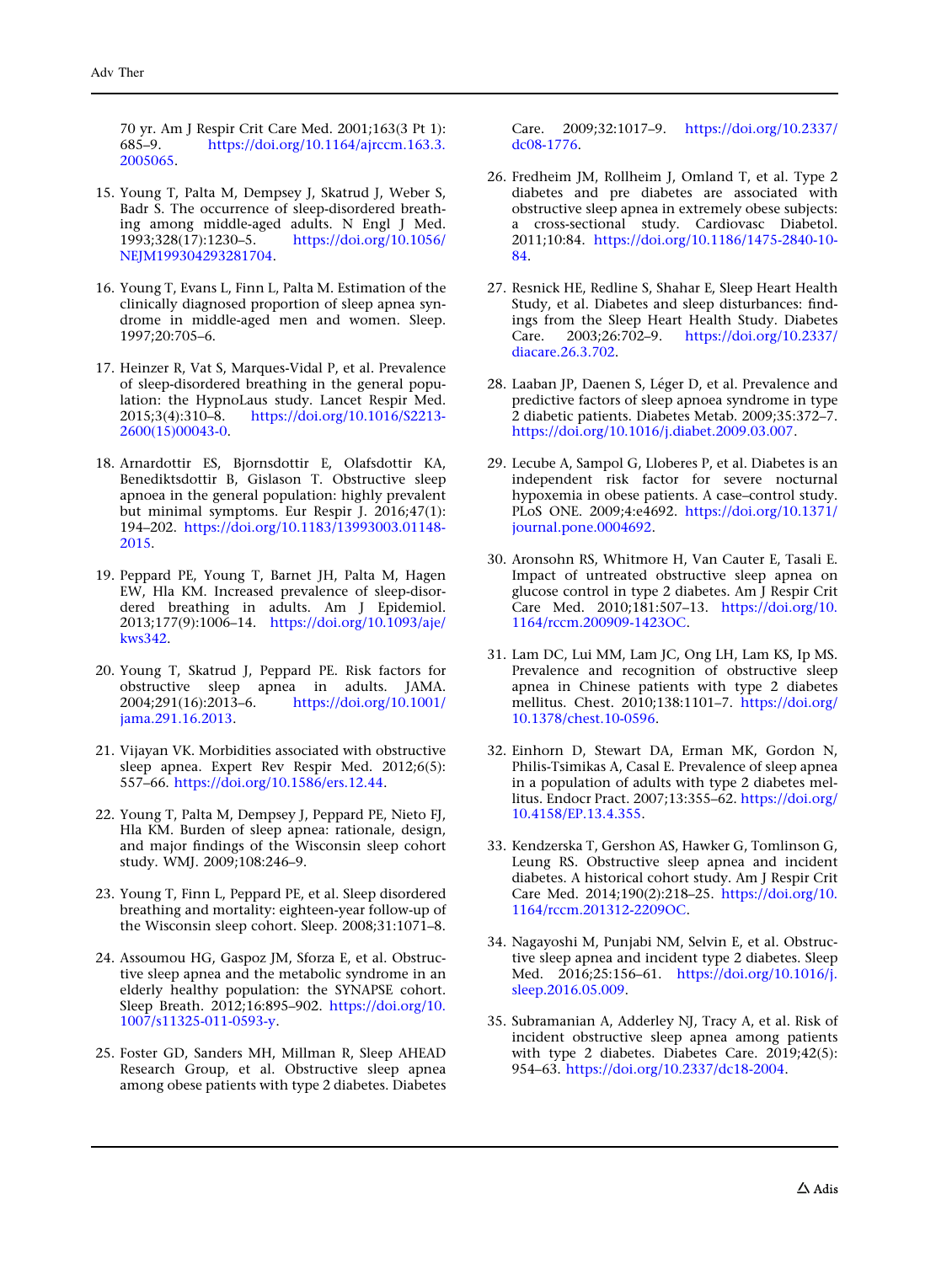- <span id="page-11-0"></span>36. Arnardottir ES, Mackiewicz M, Gislason T, Teff KL, Pack AI. Molecular signatures of obstructive sleep apnea in adults: a review and perspective. Sleep. 2009;32(4):447–70. [https://doi.org/10.1093/sleep/](https://doi.org/10.1093/sleep/32.4.447) [32.4.447](https://doi.org/10.1093/sleep/32.4.447).
- 37. Narkiewicz K, Somers VK. Sympathetic nerve activity in obstructive sleep apnoea. Acta Physiol Scand. 2003;177(3):385–90. [https://doi.org/10.1046/j.](https://doi.org/10.1046/j.1365-201X.2003.01091.x) [1365-201X.2003.01091.x](https://doi.org/10.1046/j.1365-201X.2003.01091.x).
- 38. Guyon A, Balbo M, Morselli LL, et al. Adverse effects of two nights of sleep restriction on the hypothalamic-pituitary-adrenal axis in healthy men. J Clin Endocrinol Metab. 2014;99(8):2861–8. [https://doi.](https://doi.org/10.1210/jc.2013-4254) [org/10.1210/jc.2013-4254](https://doi.org/10.1210/jc.2013-4254).
- 39. Spiegel K, Knutson K, Leproult R, Tasali E, Van Cauter E. Sleep loss: a novel risk factor for insulin resistance and type 2 diabetes. J Appl Physiol (1985). 2005;99(5):2008–19. [https://doi.org/10.](https://doi.org/10.1152/japplphysiol.00660.2005) [1152/japplphysiol.00660.2005.](https://doi.org/10.1152/japplphysiol.00660.2005)
- 40. Mansukhani MP, Kara T, Caples SM, Somers VK. Chemoreflexes, sleep apnea, and sympathetic dysregulation. Curr Hypertens Rep. 2014;16(9):476. [https://doi.org/10.1007/s11906-014-0476-2.](https://doi.org/10.1007/s11906-014-0476-2)
- 41. Trombetta IC, Maki-Nunes C, Toschi-Dias E, et al. Obstructive sleep apnea is associated with increased chemoreflex sensitivity in patients with metabolic syndrome. Sleep. 2013;36(1):41–9. [https://doi.org/](https://doi.org/10.5665/sleep.2298) [10.5665/sleep.2298.](https://doi.org/10.5665/sleep.2298)
- 42. Somers VK, Mark AL, Zavala DC, Abboud FM. Contrasting effects of hypoxia and hypercapnia on ventilation and sympathetic activity in humans. J Appl Physiol (1985). 1989;67(5):2101–6. [https://](https://doi.org/10.1152/jappl.1989.67.5.2101) [doi.org/10.1152/jappl.1989.67.5.2101.](https://doi.org/10.1152/jappl.1989.67.5.2101)
- 43. Somers VK, Mark AL, Abboud FM. Interaction of baroreceptor and chemoreceptor reflex control of sympathetic nerve activity in normal humans. J Clin Invest. 1991;87(6):1953–7. [https://doi.org/10.](https://doi.org/10.1172/JCI115221) [1172/JCI115221](https://doi.org/10.1172/JCI115221).
- 44. Fagard RH. Dipping pattern of nocturnal blood pressure in patients with hypertension. Expert Rev Cardiovasc Ther. 2009;7(6):599–605. [https://doi.](https://doi.org/10.1586/erc.09.35) [org/10.1586/erc.09.35](https://doi.org/10.1586/erc.09.35).
- 45. Harris CD. Neurophysiology of sleep and wakefulness. Respir Care Clin N Am. 2005;11(4):567–86. [https://doi.org/10.1016/j.rcc.2005.08.001.](https://doi.org/10.1016/j.rcc.2005.08.001)
- 46. Carlson JT, Hedner JA, Sellgren J, Elam M, Wallin BG. Depressed baroreflex sensitivity in patients with obstructive sleep apnea. Am J Respir Crit Care Med. 1996;154(5):1490–6. [https://doi.org/10.1164/](https://doi.org/10.1164/ajrccm.154.5.8912770) [ajrccm.154.5.8912770.](https://doi.org/10.1164/ajrccm.154.5.8912770)
- 47. Fletcher EC. Sympathetic over activity in the etiology of hypertension of obstructive sleep apnea. Sleep. 2003;26(1):15–9. [https://doi.org/10.1093/](https://doi.org/10.1093/sleep/26.1.15) [sleep/26.1.15.](https://doi.org/10.1093/sleep/26.1.15)
- 48. Carlson JT, Hedner J, Elam M, Ejnell H, Sellgren J, Wallin BG. Augmented resting sympathetic activity in awake patients with obstructive sleep apnea. Chest. 1993;103(6):1763–8. [https://doi.org/10.](https://doi.org/10.1378/chest.103.6.1763) [1378/chest.103.6.1763.](https://doi.org/10.1378/chest.103.6.1763)
- 49. Usui K, Bradley TD, Spaak J, et al. Inhibition of awake sympathetic nerve activity of heart failure patients with obstructive sleep apnea by nocturnal continuous positive airway pressure. J Am Coll Cardiol. 2005;45(12):2008–11. [https://doi.org/10.](https://doi.org/10.1016/j.jacc.2004.12.080) [1016/j.jacc.2004.12.080.](https://doi.org/10.1016/j.jacc.2004.12.080)
- 50. Imadojemu VA, Mawji Z, Kunselman A, Gray KS, Hogeman CS, Leuenberger UA. Sympathetic chemoreflex responses in obstructive sleep apnea and effects of continuous positive airway pressure therapy. Chest. 2007;131:1406–13. [https://doi.org/](https://doi.org/10.1378/chest.06-2580) [10.1378/chest.06-2580](https://doi.org/10.1378/chest.06-2580).
- 51. Bonsignore MR, Parati G, Insalaco G, et al. Continuous positive airway pressure treatment improves baroreflex control of heart rate during sleep in severe obstructive sleep apnea syndrome. Am J Respir Crit Care Med. 2002;166(3):279–86. <https://doi.org/10.1164/rccm.2107117>.
- 52. Noda A, Nakata S, Koike Y, et al. Continuous positive airway pressure improves daytime baroreflex sensitivity and nitric oxide production in patients with moderate to severe obstructive sleep apnea syndrome. Hypertens Res. 2007;30(8):669–76. [https://doi.org/10.1291/hypres.30.669.](https://doi.org/10.1291/hypres.30.669)
- 53. Huggett RJ, Scott EM, Gilbey SG, Stoker JB, Mackintosh AF, Mary DA. Impact of type 2 diabetes mellitus on sympathetic neural mechanisms in hypertension. Circulation. 2003;108(25):3097–101. [https://doi.org/10.1161/01.CIR.0000103123.66264.](https://doi.org/10.1161/01.CIR.0000103123.66264.FE) [FE.](https://doi.org/10.1161/01.CIR.0000103123.66264.FE)
- 54. Spallone V. Update on the impact, diagnosis and management of cardiovascular autonomic neuropathy in diabetes: what is defined, what is new, and what is unmet. Diabetes Metab J. 2019;43(1): 3–30. [https://doi.org/10.4093/dmj.2018.0259.](https://doi.org/10.4093/dmj.2018.0259)
- 55. Ziegler D, Strom A, Kupriyanova Y, GDS Group, et al. Association of lower cardiovagal tone and baroreflex sensitivity with higher liver fat content early in type 2 diabetes. J Clin Endocrinol Metab. 2018;103(3):1130–8. [https://doi.org/10.1210/jc.](https://doi.org/10.1210/jc.2017-02294) [2017-02294.](https://doi.org/10.1210/jc.2017-02294)
- 56. Ziegler D, Strom A, Bönhof G, GDS Group, et al. Differential associations of lower cardiac vagal tone with insulin resistance and insulin secretion in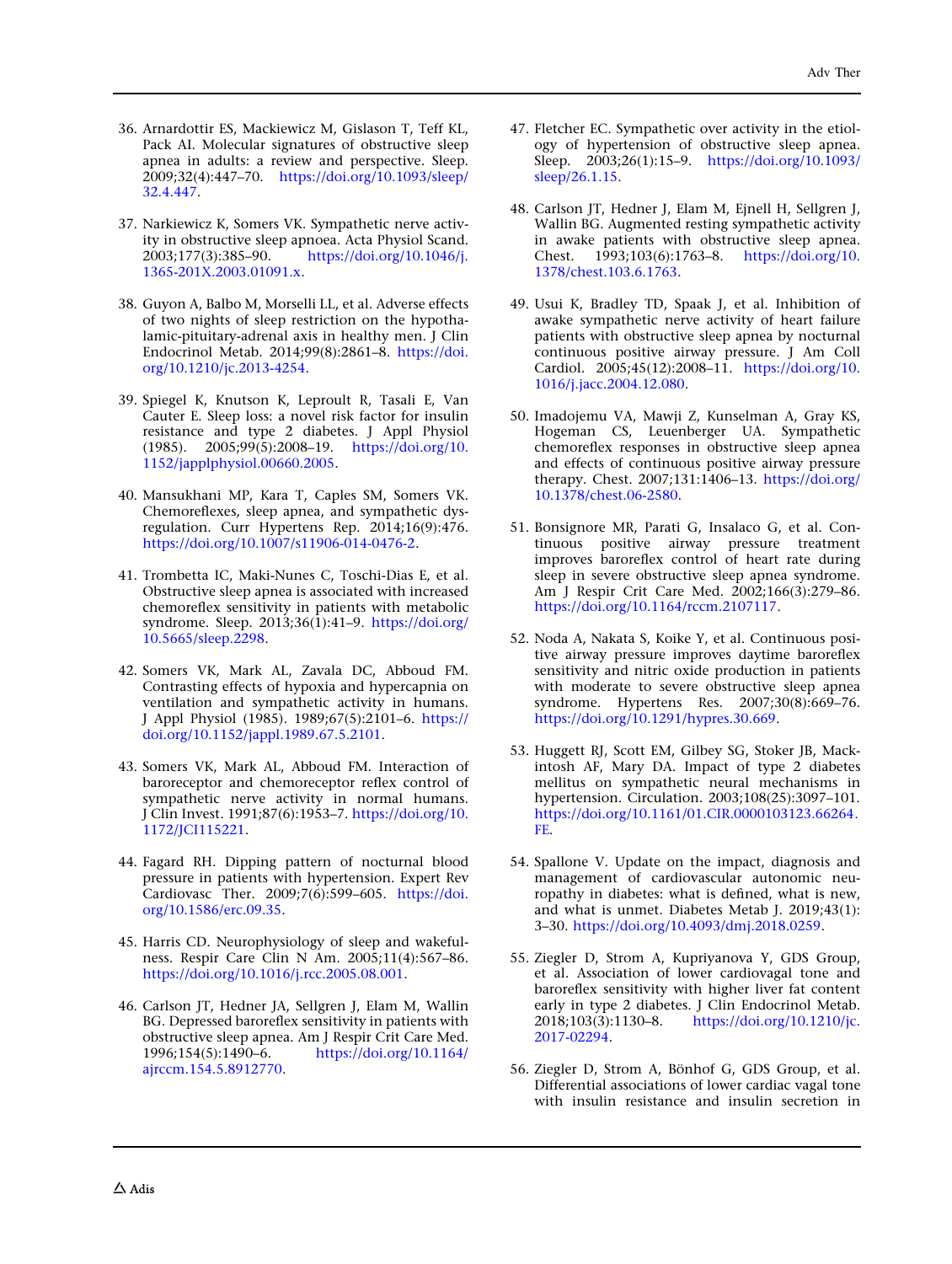<span id="page-12-0"></span>recently diagnosed type 1 and type 2 diabetes. Metabolism. 2018;79:1–9. [https://doi.org/10.1016/](https://doi.org/10.1016/j.metabol.2017.10.013) [j.metabol.2017.10.013.](https://doi.org/10.1016/j.metabol.2017.10.013)

- 57. Zoppini G, Cacciatori V, Raimondo D, et al. Prevalence of cardiovascular autonomic neuropathy in a cohort of patients with newly diagnosed type 2 diabetes: the Verona newly diagnosed type 2 diabetes study (VNDS). Diabetes Care. 2015;38(8): 1487–93. [https://doi.org/10.2337/dc15-0081.](https://doi.org/10.2337/dc15-0081)
- 58. Hube F, Lietz U, Igel M, et al. Difference in leptin mRNA levels between omental and subcutaneous abdominal adipose tissue from obese humans. Horm Metab Res. 1996;28(12):690–3. [https://doi.](https://doi.org/10.1055/s-2007-979879) [org/10.1055/s-2007-979879.](https://doi.org/10.1055/s-2007-979879)
- 59. Shen J, Tanida M, Niijima A, Nagai K. In vivo effects of leptin on autonomic nerve activity and lipolysis in rats. Neurosci Lett. 2007;416(2):193–7. [https://](https://doi.org/10.1016/j.neulet.2007.02.003) [doi.org/10.1016/j.neulet.2007.02.003.](https://doi.org/10.1016/j.neulet.2007.02.003)
- 60. Caron A, Lee S, Elmquist JK, Gautron L. Leptin and brain-adipose crosstalks. Nat Rev Neurosci. 2018;19(3):153–65. [https://doi.org/10.1038/nrn.](https://doi.org/10.1038/nrn.2018.7) [2018.7.](https://doi.org/10.1038/nrn.2018.7)
- 61. Santos-Alvarez J, Goberna R, Sánchez-Margalet V. Human leptin stimulates proliferation and activation of human circulating monocytes. Cell Immunol. 1999;194(1):6–11. [https://doi.org/10.1006/](https://doi.org/10.1006/cimm.1999.1490) [cimm.1999.1490.](https://doi.org/10.1006/cimm.1999.1490)
- 62. Han C, Wu W, Ale A, Kim MS, Cai D. Central Leptin and Tumor Necrosis Factor-a (TNFa) in Diurnal Control of Blood Pressure and Hypertension. J Biol Chem. 2016;291(29):15131–42. [https://doi.org/10.](https://doi.org/10.1074/jbc.M116.730408) [1074/jbc.M116.730408](https://doi.org/10.1074/jbc.M116.730408).
- 63. Mark AL. Selective leptin resistance revisited. Am J Physiol Regul Integr Comp Physiol. 2013;305(6): R566–81. [https://doi.org/10.1152/ajpregu.00180.](https://doi.org/10.1152/ajpregu.00180.2013) [2013.](https://doi.org/10.1152/ajpregu.00180.2013)
- 64. Allison MA, Ix JH, Morgan C, et al. Higher leptin is associated with hypertension: the multi-ethnic study of atherosclerosis. J Hum Hypertens. 2013;27(10):617–22. [https://doi.org/10.1038/jhh.](https://doi.org/10.1038/jhh.2013.24) [2013.24.](https://doi.org/10.1038/jhh.2013.24)
- 65. Pan W, Kastin AJ. Leptin: a biomarker for sleep disorders? Sleep Med Rev. 2014;18(3):283–90. <https://doi.org/10.1016/j.smrv.2013.07.003>.
- 66. Berger S, Polotsky VY. Leptin and leptin resistance in the pathogenesis of obstructive sleep apnea: a possible link to oxidative stress and cardiovascular complications. Oxid Med Cell Longev. 2018;2018: 5137947. [https://doi.org/10.1155/2018/5137947.](https://doi.org/10.1155/2018/5137947)
- 67. Lüdemann P, Dziewas R, Sörös P, Happe S, Frese A. Axonal polyneuropathy in obstructive sleep

apnoea. J Neurol Neurosurg Psychiatry. 2001;70(5): 685–7. <https://doi.org/10.1136/jnnp.70.5.685>.

- 68. Dziewas R, Schilling M, Engel P, et al. Treatment for obstructive sleep apnoea: effect on peripheral nerve function. J Neurol Neurosurg Psychiatry.<br>2007;78(3):295-7. https://doi.org/10.1136/jnnp. [https://doi.org/10.1136/jnnp.](https://doi.org/10.1136/jnnp.2006.102806) [2006.102806](https://doi.org/10.1136/jnnp.2006.102806).
- 69. Schober AK, Neurath MF, Harsch IA. Prevalence of sleep apnoea in diabetic patients. Clin Respir J. 2011;5(3):165–72. [https://doi.org/10.1111/j.1752-](https://doi.org/10.1111/j.1752-699X.2010.00216.x) [699X.2010.00216.x](https://doi.org/10.1111/j.1752-699X.2010.00216.x).
- 70. Tahrani AA, Ali A, Raymond NT, et al. Obstructive sleep apnea and diabetic neuropathy: a novel association in patients with type 2 diabetes. Am J Respir Crit Care Med. 2012;186(5):434–41. [https://doi.org/](https://doi.org/10.1164/rccm.201112-2135OC) [10.1164/rccm.201112-2135OC.](https://doi.org/10.1164/rccm.201112-2135OC)
- 71. Fujihara K, Kodama S, Horikawa C, et al. The relationship between diabetic neuropathy and sleep apnea syndrome: a meta-analysis. Sleep Disord. 2013;2013:150371. [https://doi.org/10.1155/2013/](https://doi.org/10.1155/2013/150371) [150371](https://doi.org/10.1155/2013/150371).
- 72. Altaf QA, Ali A, Piya MK, Raymond NT, Tahrani AA. The relationship between obstructive sleep apnea and intra-epidermal nerve fiber density, PARP activation and foot ulceration in patients with type 2 diabetes. J Diabetes Complicat. 2016;30(7):1315–20. <https://doi.org/10.1016/j.jdiacomp.2016.05.025>.
- 73. Leong WB, Jadhakhan F, Taheri S, Thomas GN, Adab P. The association between obstructive sleep apnea on diabetic kidney disease: a systematic review and meta-analysis. Sleep. 2016;39(2):301–8. [https://doi.org/10.5665/sleep.5432.](https://doi.org/10.5665/sleep.5432)
- 74. Siwasaranond N, Nimitphong H, Manodpitipong A, et al. The relationship between diabetes-related complications and obstructive sleep apnea in type 2 diabetes. J Diabetes Res. 2018;2018:9269170. [https://doi.org/10.1155/2018/9269170.](https://doi.org/10.1155/2018/9269170)
- 75. Tahrani AA, Ali A, Raymond NT, et al. Obstructive sleep apnea and diabetic nephropathy: a cohort study. Diabetes Care. 2013;36(11):3718–25. [https://](https://doi.org/10.2337/dc13-0450) [doi.org/10.2337/dc13-0450.](https://doi.org/10.2337/dc13-0450)
- 76. Tahrani AA, Dubb K, Raymond NT, et al. Cardiac autonomic neuropathy predicts renal function decline in patients with type 2 diabetes: a cohort study. Diabetologia. 2014;57(6):1249–56. [https://](https://doi.org/10.1007/s00125-014-3211-2) [doi.org/10.1007/s00125-014-3211-2.](https://doi.org/10.1007/s00125-014-3211-2)
- 77. Yun JS, Ahn YB, Song KH, et al. The association between abnormal heart rate variability and new onset of chronic kidney disease in patients with type 2 diabetes: a ten-year follow-up study. Diabetes Res Clin Pract. 2015;108(1):31–7. [https://doi.org/](https://doi.org/10.1016/j.diabres.2015.01.031) [10.1016/j.diabres.2015.01.031](https://doi.org/10.1016/j.diabres.2015.01.031).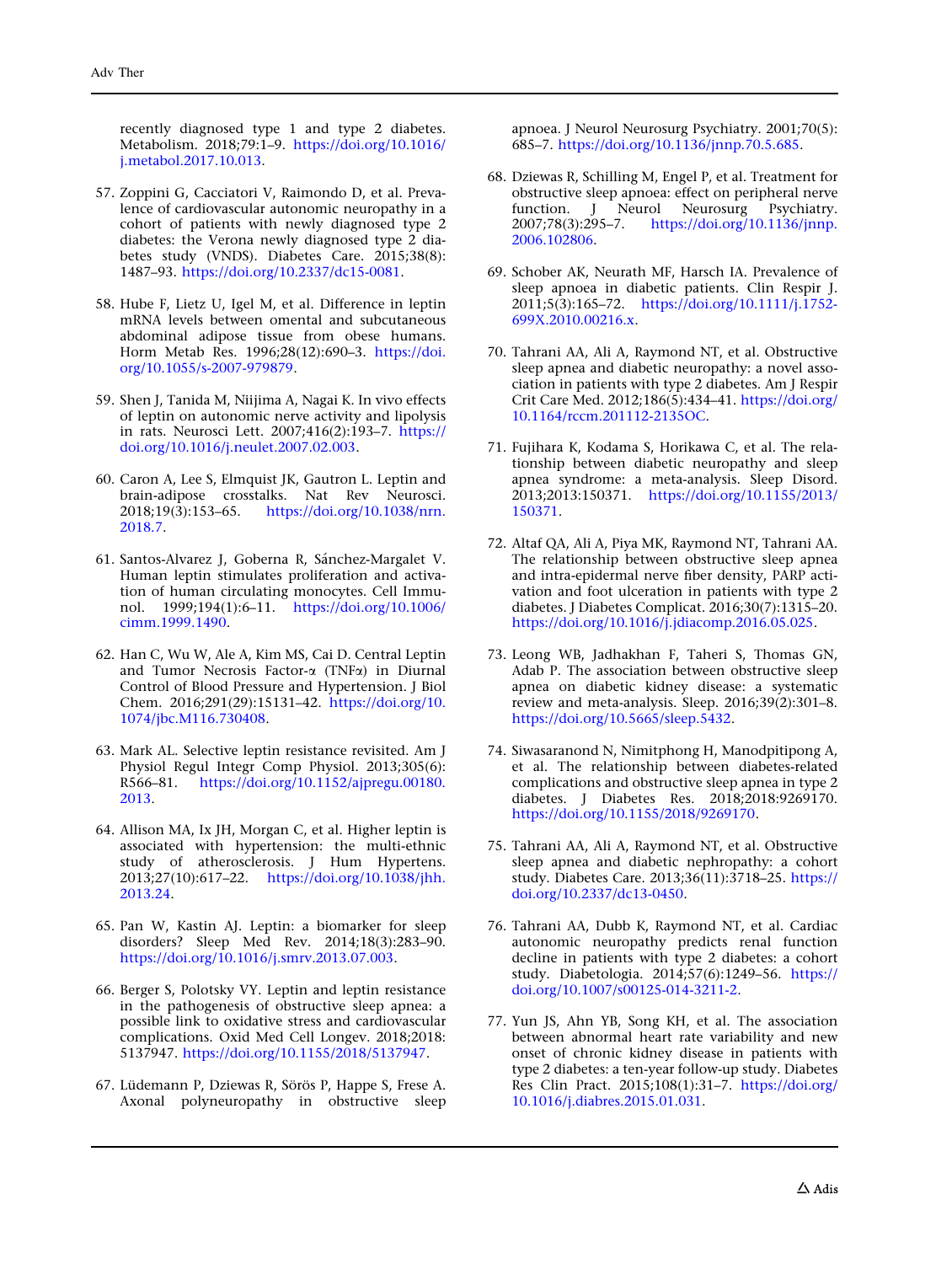- <span id="page-13-0"></span>78. Faulx MD, Storfer-Isser A, Kirchner HL, et al. Obstructive sleep apnea is associated with increased urinary albumin excretion. Sleep. 2007;30(7):923–9. <https://doi.org/10.1093/sleep/30.7.923>.
- 79. Iseki K, Tohyama K, Matsumoto T, Nakamura H. High prevalence of chronic kidney disease among patients with sleep related breathing disorder (SRBD). Hypertens Res. 2008;31(2):249–55. [https://](https://doi.org/10.1291/hypres.31.249) [doi.org/10.1291/hypres.31.249](https://doi.org/10.1291/hypres.31.249).
- 80. Kanbay A, Buyukoglan H, Ozdogan N, et al. Obstructive sleep apnea syndrome is related to the progression of chronic kidney disease. Int Urol Nephrol. 2012;44(2):535–9. [https://doi.org/10.](https://doi.org/10.1007/s11255-011-9927-8) [1007/s11255-011-9927-8.](https://doi.org/10.1007/s11255-011-9927-8)
- 81. Leong WB, Nolen M, Thomas GN, Adab P, Banerjee D, Taheri S. The impact of hypoxemia on nephropathy in extremely obese patients with type 2 diabetes mellitus. J Clin Sleep Med. 2014;10(7): 773–8. <https://doi.org/10.5664/jcsm.3870>.
- 82. Bulcun E, Ekici M, Ekici A, Cimen DA, Kisa U. Microalbuminuria in obstructive sleep apnea syndrome. Sleep Breath. 2015;19(4):1191–7. [https://](https://doi.org/10.1007/s11325-015-1136-8) [doi.org/10.1007/s11325-015-1136-8.](https://doi.org/10.1007/s11325-015-1136-8)
- 83. Hanly P. Sleep disorders and end-stage renal disease. Curr Opin Pulm Med. 2008;14(6):543–50. [https://](https://doi.org/10.1097/MCP.0b013e3283130f96) [doi.org/10.1097/MCP.0b013e3283130f96](https://doi.org/10.1097/MCP.0b013e3283130f96).
- 84. Tada T, Kusano KF, Ogawa A, et al. The predictors of central and obstructive sleep apnoea in haemodialysis patients. Nephrol Dial Transplant.<br>2007;22(4):1190-7. https://doi.org/10.1093/ndt/ [https://doi.org/10.1093/ndt/](https://doi.org/10.1093/ndt/gfl748) [gfl748.](https://doi.org/10.1093/ndt/gfl748)
- 85. Hanly P. Sleep apnea and daytime sleepiness in endstage renal disease. Semin Dial. 2004;17(2):109–14. [https://doi.org/10.1111/j.0894-0959.2004.17206.x.](https://doi.org/10.1111/j.0894-0959.2004.17206.x)
- 86. Abuyassin B, Sharma K, Ayas NT, Laher I. Obstructive sleep apnea and kidney disease: a potential bidirectional relationship? J Clin Sleep Med. 2015;11(8):915–24. [https://doi.org/10.5664/jcsm.](https://doi.org/10.5664/jcsm.4946) [4946.](https://doi.org/10.5664/jcsm.4946)
- 87. Leong WB, Jadhakhan F, Taheri S, Chen YF, Adab P, Thomas GN. Effect of obstructive sleep apnoea on diabetic retinopathy and maculopathy: a systematic review and meta-analysis. Diabet Med. 2016;33(2): 158–68. [https://doi.org/10.1111/dme.12817.](https://doi.org/10.1111/dme.12817)
- 88. Zhu Z, Zhang F, Liu Y, et al. Relationship of obstructive sleep apnoea with diabetic retinopathy: a meta-analysis. Biomed Res Int. 2017;2017: 4737064. [https://doi.org/10.1155/2017/4737064.](https://doi.org/10.1155/2017/4737064)
- 89. Shiba T, Sato Y, Takahashi M. Relationship between diabetic retinopathy and sleep-disordered

breathing. Am J Ophthalmol. 2009;147(6):1017–21. <https://doi.org/10.1016/j.ajo.2008.12.027>.

- 90. Shiba T, Maeno T, Saishin Y, Hori Y, Takahashi M. Nocturnal intermittent serious hypoxia and reoxygenation in proliferative diabetic retinopathy cases. Am J Ophthalmol. 2010;149(6):959–63. [https://doi.](https://doi.org/10.1016/j.ajo.2010.01.006) [org/10.1016/j.ajo.2010.01.006.](https://doi.org/10.1016/j.ajo.2010.01.006)
- 91. Verdecchia P, Angeli F, Mazzotta G, et al. Day-night dip and early-morning surge in blood pressure in hypertension: prognostic implications. Hypertension.  $2012;60(1):34-42$ . [https://doi.org/10.1161/](https://doi.org/10.1161/HYPERTENSIONAHA.112.191858) [HYPERTENSIONAHA.112.191858](https://doi.org/10.1161/HYPERTENSIONAHA.112.191858).
- 92. Najafi MT, Khaloo P, Alemi H, et al. Ambulatory blood pressure monitoring and diabetes complications: targeting morning blood pressure surge and nocturnal dipping. Medicine (Baltimore). nocturnal dipping. Medicine (Baltimore). 2018;97(38):e12185. [https://doi.org/10.1097/MD.](https://doi.org/10.1097/MD.0000000000012185) [0000000000012185](https://doi.org/10.1097/MD.0000000000012185).
- 93. Altaf QA, Dodson P, Ali A, et al. Obstructive sleep apnea and retinopathy in patients with type 2 diabetes. A longitudinal study. Am J Respir Crit Care Med. 2017;196(7):892–900. [https://doi.org/10.](https://doi.org/10.1164/rccm.201701-0175OC) [1164/rccm.201701-0175OC.](https://doi.org/10.1164/rccm.201701-0175OC)
- 94. Bradley TD, Floras JS. Obstructive sleep apnoea and its cardiovascular consequences. Lancet. 2009;373(9657):82–93. [https://doi.org/10.1016/](https://doi.org/10.1016/S0140-6736(08)61622-0) [S0140-6736\(08\)61622-0](https://doi.org/10.1016/S0140-6736(08)61622-0).
- 95. Seicean S, Strohl KP, Seicean A, Gibby C, Marwick TH. Sleep disordered breathing as a risk of cardiac events in subjects with diabetes mellitus and normal exercise echocardiographic findings. Am J Cardiol. 2013;111(8):1214–20. [https://doi.org/10.](https://doi.org/10.1016/j.amjcard.2012.12.053) [1016/j.amjcard.2012.12.053](https://doi.org/10.1016/j.amjcard.2012.12.053).
- 96. Foster GD, Borradaile KE, Sanders MH, Sleep AHEAD Research Group of Look AHEAD Research Group, et al. A randomized study on the effect of weight loss on obstructive sleep apnea among obese patients with type 2 diabetes: the Sleep AHEAD study. Arch Intern Med. 2009;169(17):1619–26. <https://doi.org/10.1001/archinternmed.2009.266>.
- 97. Look Ahead Research Group, Bray G, Gregg E, Haffner S, et al. Baseline characteristics of the randomised cohort from the Look AHEAD (Action for Health in Diabetes) study. Diabetes Vasc Dis Res. 2006;3(3):202–15. [https://doi.org/10.3132/dvdr.](https://doi.org/10.3132/dvdr.2006.031) [2006.031.](https://doi.org/10.3132/dvdr.2006.031)
- 98. Rice TB, Foster GD, Sanders MH, Sleep AHEAD Research Group, et al. The relationship between obstructive sleep apnea and self-reported stroke or coronary heart disease in overweight and obese adults with type 2 diabetes mellitus. Sleep. 2012;35(9):1293–8. [https://doi.org/10.5665/sleep.](https://doi.org/10.5665/sleep.2090) [2090.](https://doi.org/10.5665/sleep.2090)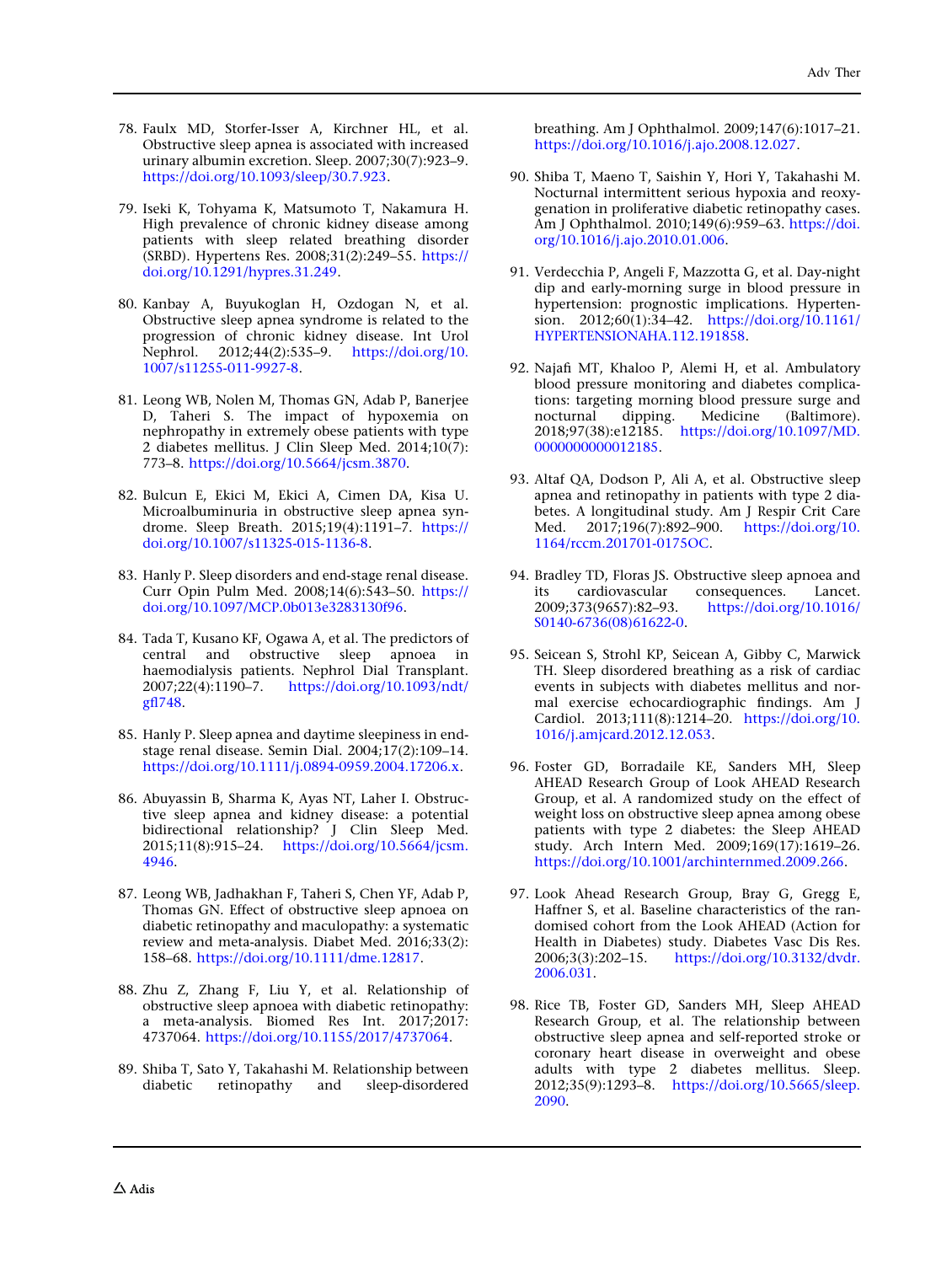- <span id="page-14-0"></span>99. Arzt M, Young T, Finn L, Skatrud JB, Bradley TD. Association of sleep-disordered breathing and the occurrence of stroke. Am J Respir Crit Care Med.<br>2005:172(11):1447–51. https://doi.org/10.1164/ 2005;172(11):1447–51. [https://doi.org/10.1164/](https://doi.org/10.1164/rccm.200505-702OC) [rccm.200505-702OC.](https://doi.org/10.1164/rccm.200505-702OC)
- 100. Redline S, Yenokyan G, Gottlieb DJ, et al. Obstructive sleep apnea-hypopnea and incident stroke: the sleep heart health study. Am J Respir Crit Care Med. 2010;182(2):269–77. [https://doi.org/10.1164/rccm.](https://doi.org/10.1164/rccm.200911-1746OC) [200911-1746OC.](https://doi.org/10.1164/rccm.200911-1746OC)
- 101. Gottlieb DJ, Yenokyan G, Newman AB, et al. Prospective study of obstructive sleep apnea and incident coronary heart disease and heart failure: the sleep heart health study. Circulation. 2010;122(4):352–60. [https://doi.org/10.1161/](https://doi.org/10.1161/CIRCULATIONAHA.109.901801) [CIRCULATIONAHA.109.901801](https://doi.org/10.1161/CIRCULATIONAHA.109.901801).
- 102. Shen H, Zhao J, Liu Y, Sun G. Interactions between and shared molecular mechanisms of diabetic peripheral neuropathy and obstructive sleep apnea in type 2 diabetes patients. J Diabetes Res. 2018;2018:3458615. [https://doi.org/10.1155/2018/](https://doi.org/10.1155/2018/3458615) [3458615](https://doi.org/10.1155/2018/3458615).
- 103. Nannapaneni S, Ramar K, Surani S. Effect of obstructive sleep apnea on type 2 diabetes mellitus: a comprehensive literature review. World J Diabetes. 2013;4(6):238–44. [https://doi.org/10.4239/](https://doi.org/10.4239/wjd.v4.i6.238) [wjd.v4.i6.238.](https://doi.org/10.4239/wjd.v4.i6.238)
- 104. Adeshara KA, Diwan AG, Tupe RS. Diabetes and complications: cellular signaling pathways, current understanding and targeted therapies. Curr Drug Targets. 2016;17(11):1309–28. [https://doi.org/10.](https://doi.org/10.2174/1389450117666151209124007) [2174/1389450117666151209124007](https://doi.org/10.2174/1389450117666151209124007).
- 105. Beisswenger PJ, Makita Z, Curphey TJ, et al. Formation of immunochemical advanced glycosylation end products precedes and correlates with early manifestations of renal and retinal disease in diabetes. Diabetes. 1995;44(7):824–9. [https://doi.org/](https://doi.org/10.2337/diab.44.7.824) [10.2337/diab.44.7.824.](https://doi.org/10.2337/diab.44.7.824)
- 106. Ramasamy R, Yan SF, Schmidt AM. The diverse ligand repertoire of the receptor for advanced glycation end products and pathways to the complications of diabetes. Vascul Pharmacol. 2012;57(5–6):160–7. [https://doi.org/10.1016/j.vph.](https://doi.org/10.1016/j.vph.2012.06.004) [2012.06.004.](https://doi.org/10.1016/j.vph.2012.06.004)
- 107. Wada J, Makino H. Inflammation and the pathogenesis of diabetic nephropathy. Clin Sci (Lond). 2013;124(3):139–52. [https://doi.org/10.1042/](https://doi.org/10.1042/CS20120198) [CS20120198](https://doi.org/10.1042/CS20120198).
- 108. Xu J, Chen LJ, Yu J, et al. Involvement of advanced glycation end products in the pathogenesis of diabetic retinopathy. Cell Physiol Biochem. 2018;48(2):705–17. [https://doi.org/10.1159/](https://doi.org/10.1159/000491897) [000491897.](https://doi.org/10.1159/000491897)
- 109. Lavie L. Oxidative stress inflammation and endothelial dysfunction in obstructive sleep apnea. Front Biosci (Elite Ed). 2012;4:1391–403. [https://](https://doi.org/10.2741/469) [doi.org/10.2741/469](https://doi.org/10.2741/469) (PMID: 22201964).
- 110. Umeno A, Biju V, Yoshida Y. In vivo ROS production and use of oxidative stress-derived biomarkers to detect the onset of diseases such as Alzheimer's disease, Parkinson's disease, and diabetes. Free Radic Res. 2017;51(4):413–27. [https://doi.org/10.](https://doi.org/10.1080/10715762.2017.1315114) [1080/10715762.2017.1315114](https://doi.org/10.1080/10715762.2017.1315114).
- 111. Wang N, Khan SA, Prabhakar NR, Nanduri J. Impairment of pancreatic  $\beta$ -cell function by chronic intermittent hypoxia. Exp Physiol. 2013;98(9): 1376–85. [https://doi.org/10.1113/expphysiol.2013.](https://doi.org/10.1113/expphysiol.2013.072454) [072454](https://doi.org/10.1113/expphysiol.2013.072454).
- 112. Fiedorczuk P, Stróżyński A, Olszewska E. Is the oxidative stress in obstructive sleep apnea associated with cardiovascular complications? Systematic review. J Clin Med. 2020;9(11):3734. [https://doi.](https://doi.org/10.3390/jcm9113734) [org/10.3390/jcm9113734](https://doi.org/10.3390/jcm9113734).
- 113. Lavie L. Oxidative stress: a unifying paradigm in obstructive sleep apnea and comorbidities. Prog Cardiovasc Dis. 2009;51(4):303–12. [https://doi.org/](https://doi.org/10.1016/j.pcad.2008.08.003) [10.1016/j.pcad.2008.08.003](https://doi.org/10.1016/j.pcad.2008.08.003).
- 114. Turek NF, Ricardo AC, Lash JP. Sleep disturbances as non traditional risk factors for development and progression of CKD: review of the evidence. Am J Kidney Dis. 2012;60(5):823–33. [https://doi.org/10.](https://doi.org/10.1053/j.ajkd.2012.04.027) [1053/j.ajkd.2012.04.027.](https://doi.org/10.1053/j.ajkd.2012.04.027)
- 115. Sakaguchi Y, Hatta T, Hayashi T, et al. Association of nocturnal hypoxemia with progression of CKD. Clin J Am Soc Nephrol. 2013;8(9):1502–7. [https://](https://doi.org/10.2215/CJN.11931112) [doi.org/10.2215/CJN.11931112.](https://doi.org/10.2215/CJN.11931112)
- 116. Nowakowski S, Matthews KA, von Känel R, Hall MH, Thurston RC. Sleep characteristics and inflammatory biomarkers among midlife women. Sleep. 2018;41(5):zsy049. [https://doi.org/10.1093/](https://doi.org/10.1093/sleep/zsy049) [sleep/zsy049.](https://doi.org/10.1093/sleep/zsy049)
- 117. Nadeem R, Molnar J, Madbouly EM, et al. Serum inflammatory markers in obstructive sleep apnea: a meta-analysis. J Clin Sleep Med. 2013;9(10): 1003–12. [https://doi.org/10.5664/jcsm.3070.](https://doi.org/10.5664/jcsm.3070)
- 118. Kheirandish-Gozal L, Gozal D. Obstructive sleep apnea and inflammation: proof of concept based on two illustrative cytokines. Int J Mol Sci. 2019;20(3): 459. <https://doi.org/10.3390/ijms20030459>.
- 119. Barone MT, Menna-Barreto L. Diabetes and sleep: a complex cause-and-effect relationship. Diabetes Res Clin Pract. 2011;91(2):129–37. [https://doi.org/10.](https://doi.org/10.1016/j.diabres.2010.07.011) [1016/j.diabres.2010.07.011](https://doi.org/10.1016/j.diabres.2010.07.011).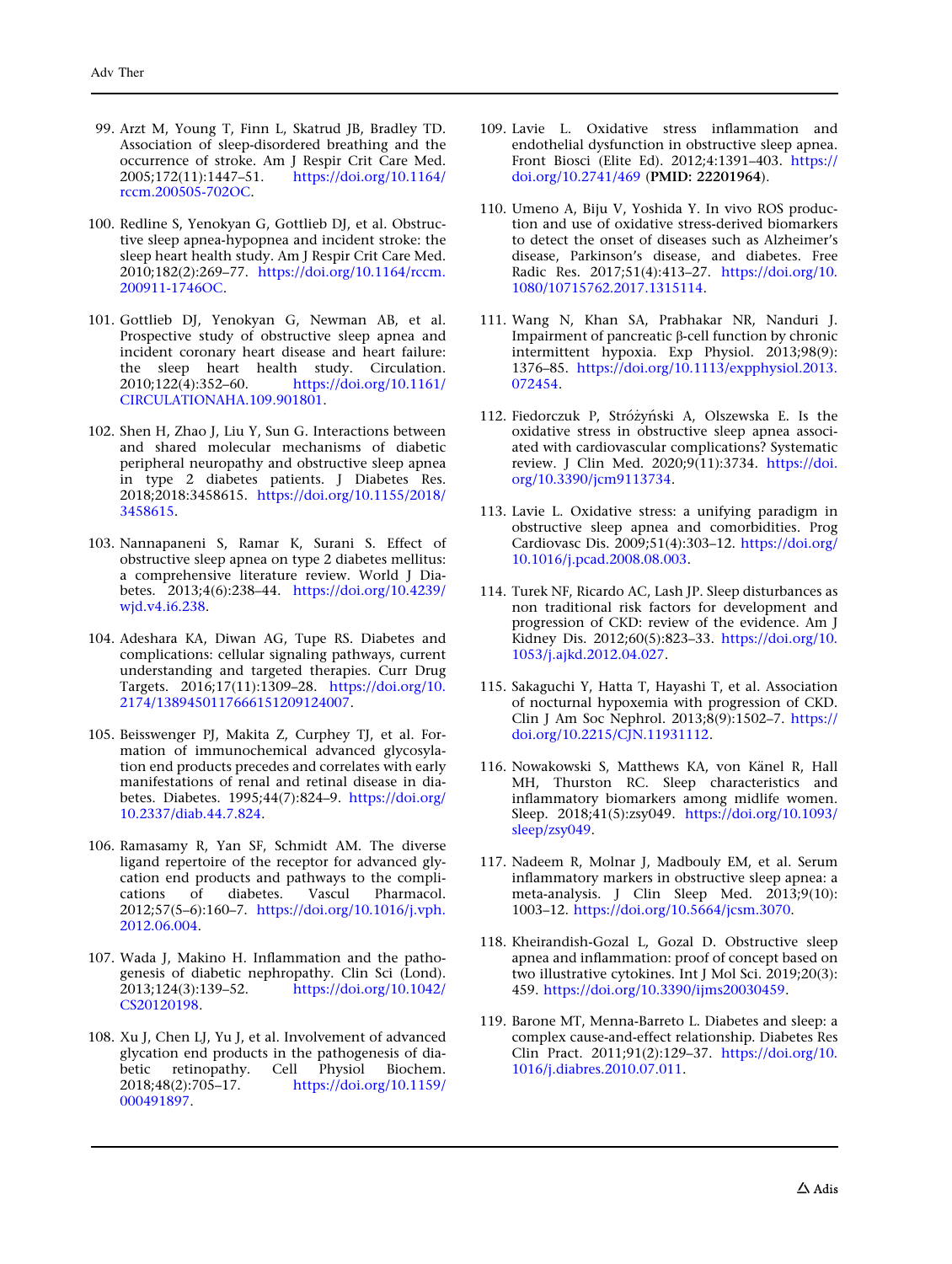- <span id="page-15-0"></span>120. Assar ME, Angulo J, Rodríguez-Mañas L. Diabetes and ageing-induced vascular inflammation. J Physiol. 2016;594(8):2125–46. [https://doi.org/10.1113/](https://doi.org/10.1113/JP270841) [JP270841](https://doi.org/10.1113/JP270841).
- 121. Cimini FA, Barchetta I, Porzia A, et al. Circulating IL-8 levels are increased in patients with type 2 diabetes and associated with worse inflammatory and cardiometabolic profile. Acta Diabetol. 2017;54(10):961–7. [https://doi.org/10.1007/](https://doi.org/10.1007/s00592-017-1039-1) [s00592-017-1039-1](https://doi.org/10.1007/s00592-017-1039-1).
- 122. Ning Y, Zhang TS, Wen WW, et al. Effects of continuous positive airway pressure on cardiovascular biomarkers in patients with obstructive sleep apnea: a meta-analysis of randomized controlled trials. Sleep Breath. 2019;23(1):77–86. [https://doi.org/10.](https://doi.org/10.1007/s11325-018-1662-2) [1007/s11325-018-1662-2.](https://doi.org/10.1007/s11325-018-1662-2)
- 123. Xu JX, Cai W, Sun JF, et al. Serum advanced glycation end products are associated with insulin resistance in male nondiabetic patients with obstructive sleep apnea. Sleep Breath. 2015;19(3):827–33. <https://doi.org/10.1007/s11325-014-1100-z>.
- 124. Tan KC, Chow WS, Lam JC, et al. Advanced glycation endproducts in nondiabetic patients with obstructive sleep apnea. Sleep. 2006;29(3):329–33. <https://doi.org/10.1093/sleep/29.3.329>.
- 125. Wu X, She W, Niu X, Chen X. Association between serum level of advanced glycation end products and obstructive sleep apnea-hypopnea syndrome: a meta-analysis. J Int Med Res. 2018;46(11):4377–85. [https://doi.org/10.1177/0300060518786906.](https://doi.org/10.1177/0300060518786906)
- 126. Marrone O, Battaglia S, Steiropoulos P, ESADA Study Group, et al. Chronic kidney disease in European patients with obstructive sleep apnea: the ESADA cohort study. J Sleep Res. 2016;25(6): 739–45. [https://doi.org/10.1111/jsr.12426.](https://doi.org/10.1111/jsr.12426)
- 127. Adams RJ, Appleton SL, Vakulin A, et al. Chronic kidney disease and sleep apnea association of kidney disease with obstructive sleep apnea in a population study of men. Sleep. 2017. [https://doi.org/](https://doi.org/10.1093/sleep/zsw015) [10.1093/sleep/zsw015.](https://doi.org/10.1093/sleep/zsw015)
- 128. Lee YC, Hung SY, Wang HK, et al. Sleep apnea and the risk of chronic kidney disease: a nationwide population-based cohort study. Sleep. 2015;38: 213–21. <https://doi.org/10.5665/sleep.4400>.
- 129. Chu H, Shih CJ, Ou SM, Chou KT, Lo YH, Chen YT. Association of sleep apnoea with chronic kidney disease in a large cohort from Taiwan. Respirology. 2016;21(4):754–60. [https://doi.org/10.1111/resp.](https://doi.org/10.1111/resp.12739) [12739.](https://doi.org/10.1111/resp.12739)
- 130. Lin YS, Liu PH, Lin SW, et al. Simple obstructive sleep apnea patients without hypertension or diabetes accelerate kidney dysfunction: a population

follow-up cohort study from Taiwan. Sleep Breath. 2017;21:85–91. [https://doi.org/10.1007/s11325-](https://doi.org/10.1007/s11325-016-1376-2) [016-1376-2.](https://doi.org/10.1007/s11325-016-1376-2)

- 131. Dou L, Lan H, Reynolds DJ, et al. Association between obstructive sleep apnea and acute kidney injury in critically ill patients: a propensity-matched study. Nephron. 2017;135(2):137–46. [https://](https://doi.org/10.1159/000453367) [doi.org/10.1159/000453367](https://doi.org/10.1159/000453367).
- 132. Lin CH, Perger E, Lyons OD. Obstructive sleep apnea and chronic kidney disease. Curr Opin Pulm Med. 2018;24(6):549–54. [https://doi.org/10.1097/](https://doi.org/10.1097/MCP.0000000000000525) [MCP.0000000000000525.](https://doi.org/10.1097/MCP.0000000000000525)
- 133. Muraki I, Wada H, Tanigawa T. Sleep apnea and type 2 diabetes. J Diabetes Investig. 2018;9(5): 991–7. <https://doi.org/10.1111/jdi.12823>.
- 134. Zinman B, Wanner C, Lachin JM, EMPA-REG OUTCOME Investigators, et al. Empagliflozin, cardiovascular outcomes, and mortality in type 2 diabetes. N Engl J Med. 2015;373(22):2117–28. [https://](https://doi.org/10.1056/NEJMoa1504720) [doi.org/10.1056/NEJMoa1504720.](https://doi.org/10.1056/NEJMoa1504720)
- 135. Neal B, Perkovic V, Mahaffey KW, CANVAS Program Collaborative Group, et al. Canagliflozin and cardiovascular and renal events in type 2 diabetes. N Engl J Med. 2017;377(7):644–57. [https://doi.org/](https://doi.org/10.1056/NEJMoa1611925) [10.1056/NEJMoa1611925](https://doi.org/10.1056/NEJMoa1611925).
- 136. McMurray JJV, Solomon SD, Inzucchi SE, DAPA-HF Trial Committees and Investigators, et al. Dapagliflozin in patients with heart failure and reduced ejection fraction. N Engl J Med. 2019;381(21): 1995–2008. [https://doi.org/10.1056/](https://doi.org/10.1056/NEJMoa1911303) [NEJMoa1911303](https://doi.org/10.1056/NEJMoa1911303).
- 137. Cosentino F, Cannon CP, Cherney DZI, VERTIS CV Investigators, et al. Efficacy of ertugliflozin on heart failure-related events in patients with type 2 diabetes mellitus and established atherosclerotic cardiovascular disease: results of the VERTIS CV trial. Circulation. 2020;142(23):2205–15. [https://doi.org/](https://doi.org/10.1161/CIRCULATIONAHA.120.050255) [10.1161/CIRCULATIONAHA.120.050255](https://doi.org/10.1161/CIRCULATIONAHA.120.050255).
- 138. Wiviott SD, Raz I, Bonaca MP, DECLARE–TIMI 58 Investigators, et al. Dapagliflozin and cardiovascular outcomes in type 2 diabetes. N Engl J Med.<br>2019;380(4):347-57. https://doi.org/10.1056/ 2019;380(4):347–57. [https://doi.org/10.1056/](https://doi.org/10.1056/NEJMoa1812389) [NEJMoa1812389](https://doi.org/10.1056/NEJMoa1812389).
- 139. Packer M, Anker SD, Butler J, EMPEROR-Reduced Trial Committees and Investigators, et al. Effect of empagliflozin on the clinical stability of patients with heart failure and a reduced ejection fraction: the EMPEROR-Reduced Trial. Circulation. 2020. [https://doi.org/10.1161/CIRCULATIONAHA.120.](https://doi.org/10.1161/CIRCULATIONAHA.120.051783) [051783.](https://doi.org/10.1161/CIRCULATIONAHA.120.051783)
- 140. Perkovic V, Jardine MJ, Neal B, CREDENCE Trial Investigators, et al. Canagliflozin and renal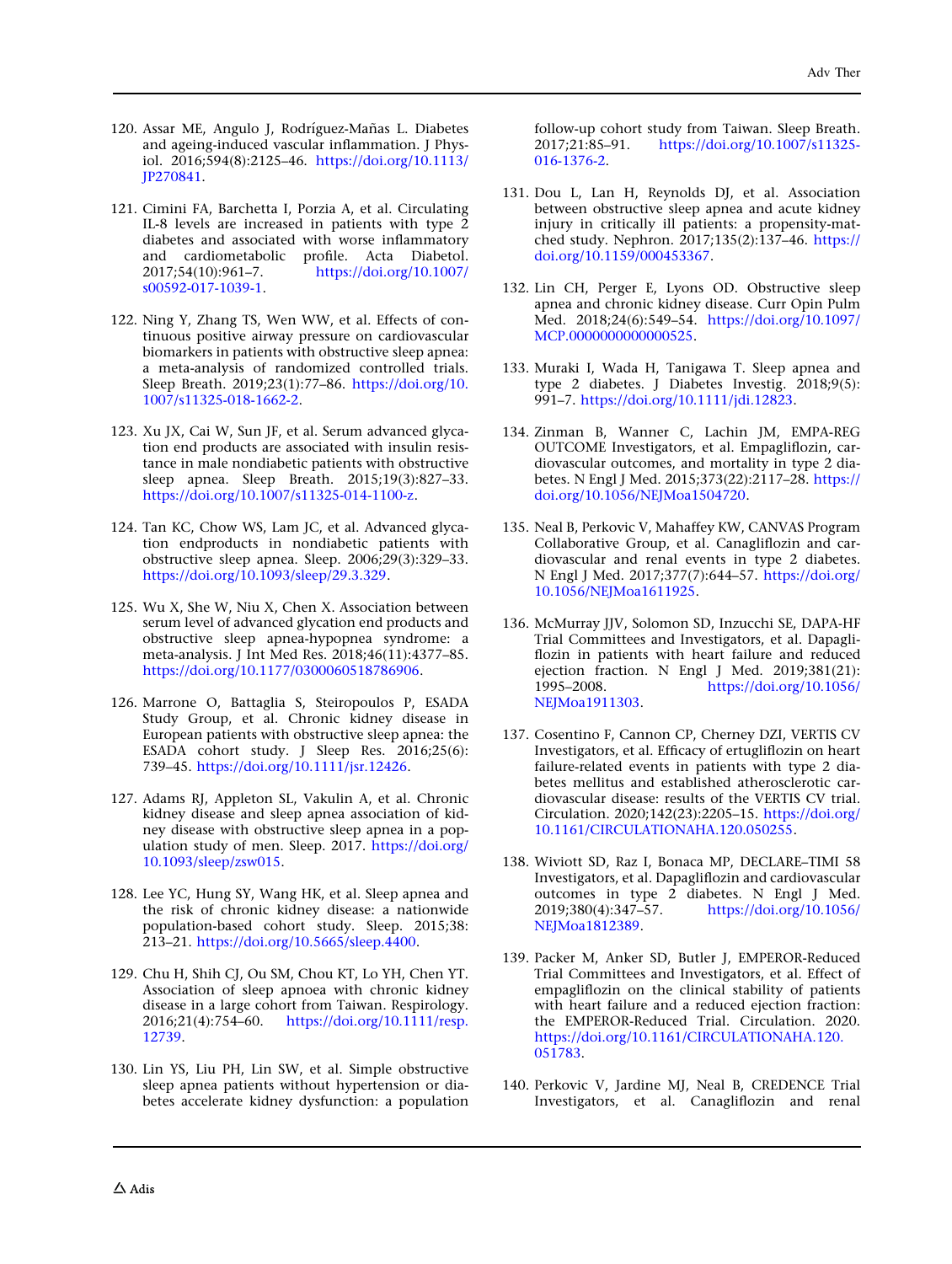<span id="page-16-0"></span>outcomes in type 2 diabetes and nephropathy. N Engl J Med. 2019;380(24):2295–306. [https://doi.](https://doi.org/10.1056/NEJMoa1811744) [org/10.1056/NEJMoa1811744](https://doi.org/10.1056/NEJMoa1811744).

- 141. Heerspink HJL, Stefánsson BV, Correa-Rotter R, DAPA-CKD Trial Committees and Investigators, et al. Dapagliflozin in patients with chronic kidney disease. N Engl J Med. 2020;383(15):1436–46. [https://doi.org/10.1056/NEJMoa2024816.](https://doi.org/10.1056/NEJMoa2024816)
- 142. Tentolouris A, Vlachakis P, Tzeravini E, Eleftheriadou I, Tentolouris N. SGLT2 inhibitors: a review of their antidiabetic and cardioprotective effects. Int J Environ Res Public Health. 2019;16(16):2965. <https://doi.org/10.3390/ijerph16162965>.
- 143. Wright EM. Renal Na $(+)$ -glucose cotransporters. Am J Physiol Renal Physiol. 2001;280(1):F10–8. [https://doi.org/10.1152/ajprenal.2001.280.1.F10.](https://doi.org/10.1152/ajprenal.2001.280.1.F10)
- 144. Wright EM, Loo DD, Hirayama BA. Biology of human sodium glucose transporters. Physiol Rev. 2011;91(2):733–94. [https://doi.org/10.1152/](https://doi.org/10.1152/physrev.00055.2009) [physrev.00055.2009.](https://doi.org/10.1152/physrev.00055.2009)
- 145. Vrhovac I, Balen Eror D, Klessen D, et al. Localizations of  $Na(+)$ -p-glucose cotransporters SGLT1 and SGLT2 in human kidney and of SGLT1 in human small intestine, liver, lung, and heart. Pflugers Arch.<br>2015;467(9):1881-98. https://doi.org/10.1007/ 2015;467(9):1881–98. [https://doi.org/10.1007/](https://doi.org/10.1007/s00424-014-1619-7) [s00424-014-1619-7](https://doi.org/10.1007/s00424-014-1619-7).
- 146. Song P, Onishi A, Koepsell H, Vallon V. Sodium glucose cotransporter SGLT1 as a therapeutic target in diabetes mellitus. Expert Opin Ther Targets.<br>2016;20(9):1109–25. https://doi.org/10.1517/ [https://doi.org/10.1517/](https://doi.org/10.1517/14728222.2016.1168808) [14728222.2016.1168808](https://doi.org/10.1517/14728222.2016.1168808).
- 147. Sano R, Shinozaki Y, Ohta T. Sodium-glucose cotransporters: Functional properties and pharmaceutical potential. J Diabetes Investig. 2020;11(4): 770–82. [https://doi.org/10.1111/jdi.13255.](https://doi.org/10.1111/jdi.13255)
- 148. Kaur J, Young BE, Fadel PJ. Sympathetic overactivity in chronic kidney disease: consequences and mechanisms. Int J Mol Sci. 2017;18:E1682. [https://](https://doi.org/10.3390/ijms18081682) [doi.org/10.3390/ijms18081682.](https://doi.org/10.3390/ijms18081682)
- 149. Sano M. A new class of drugs for heart failure: SGLT2 inhibitors reduce sympathetic overactivity. J Cardiol. 2018;71(5):471–6. [https://doi.org/10.](https://doi.org/10.1016/j.jjcc.2017.12.004) [1016/j.jjcc.2017.12.004.](https://doi.org/10.1016/j.jjcc.2017.12.004)
- 150. Kosiborod M, Cavender MA, Fu AZ, CVD-REAL Investigators and Study Group, et al. Lower risk of heart failure and death in patients initiated on sodium-glucose cotransporter-2 inhibitors versus other glucose-lowering drugs: the CVD-REAL study (comparative effectiveness of cardiovascular outcomes in new users of sodium-glucose cotransporter-2 inhibitors). Circulation. 2017;136(3):

249–59. [https://doi.org/10.1161/](https://doi.org/10.1161/CIRCULATIONAHA.117.029190) [CIRCULATIONAHA.117.029190](https://doi.org/10.1161/CIRCULATIONAHA.117.029190).

- 151. Kim YG, Han SJ, Kim DJ, Lee KW, Kim HJ. Association between sodium glucose co-transporter 2 inhibitors and a reduced risk of heart failure in patients with type 2 diabetes mellitus: a real-world nationwide population-based cohort study. Cardiovasc Diabetol. 2018;17(1):91. [https://doi.org/10.](https://doi.org/10.1186/s12933-018-0737-5) [1186/s12933-018-0737-5.](https://doi.org/10.1186/s12933-018-0737-5)
- 152. Thomson SC, Rieg T, Miracle C, et al. Acute and chronic effects of SGLT2 blockade on glomerular and tubular function in the early diabetic rat. Am J Physiol Regul Integr Comp Physiol. 2012;302(1): R75-83. [https://doi.org/10.1152/ajpregu.00357.](https://doi.org/10.1152/ajpregu.00357.2011) [2011.](https://doi.org/10.1152/ajpregu.00357.2011)
- 153. Vallon V, Gerasimova M, Rose MA, et al. SGLT2 inhibitor empagliflozin reduces renal growth and albuminuria in proportion to hyperglycemia and prevents glomerular hyperfiltration in diabetic Akita mice. Am J Physiol Renal Physiol.<br>2014;306(2):F194-204. https://doi.org/10.1152/ [https://doi.org/10.1152/](https://doi.org/10.1152/ajprenal.00520.2013) [ajprenal.00520.2013](https://doi.org/10.1152/ajprenal.00520.2013).
- 154. Vallon V, Rose M, Gerasimova M, et al. Knockout of Na-glucose transporter SGLT2 attenuates hyperglycemia and glomerular hyperfiltration but not kidney growth or injury in diabetes mellitus. Am J Physiol Renal Physiol. 2013;304(2):F156–67. [https://doi.org/10.1152/ajprenal.00409.2012.](https://doi.org/10.1152/ajprenal.00409.2012)
- 155. Schnermann J, Persson AE, Agerup B. Tubuloglomerular feedback. Nonlinear relation between glomerular hydrostatic pressure and loop of henle perfusion rate. J Clin Invest. 1973;52(4):862–9. <https://doi.org/10.1172/JCI107250>.
- 156. Castrop H. Mediators of tubuloglomerular feedback regulation of glomerular filtration: ATP and adenosine. Acta Physiol (Oxf). 2007;189(1):3–14. [https://doi.org/10.1111/j.1748-1716.2006.01610.x.](https://doi.org/10.1111/j.1748-1716.2006.01610.x)
- 157. Hansen PB, Hashimoto S, Oppermann M, Huang Y, Briggs JP, Schnermann J. Vasoconstrictor and vasodilator effects of adenosine in the mouse kidney due to preferential activation of A1 or A2 adenosine receptors. J Pharmacol Exp Ther. 2005;315(3):1150–7. [https://doi.org/10.1124/jpet.](https://doi.org/10.1124/jpet.105.091017) [105.091017](https://doi.org/10.1124/jpet.105.091017).
- 158. Rabadi MM, Lee HT. Adenosine receptors and renal ischaemia reperfusion injury. Acta Physiol (Oxf). 2015;213(1):222–31. [https://doi.org/10.1111/apha.](https://doi.org/10.1111/apha.12402) [12402.](https://doi.org/10.1111/apha.12402)
- 159. Carlström M, Wilcox CS, Welch WJ. Adenosine A2A receptor activation attenuates tubuloglomerular feedback responses by stimulation of endothelial nitric oxide synthase. Am J Physiol Renal Physiol.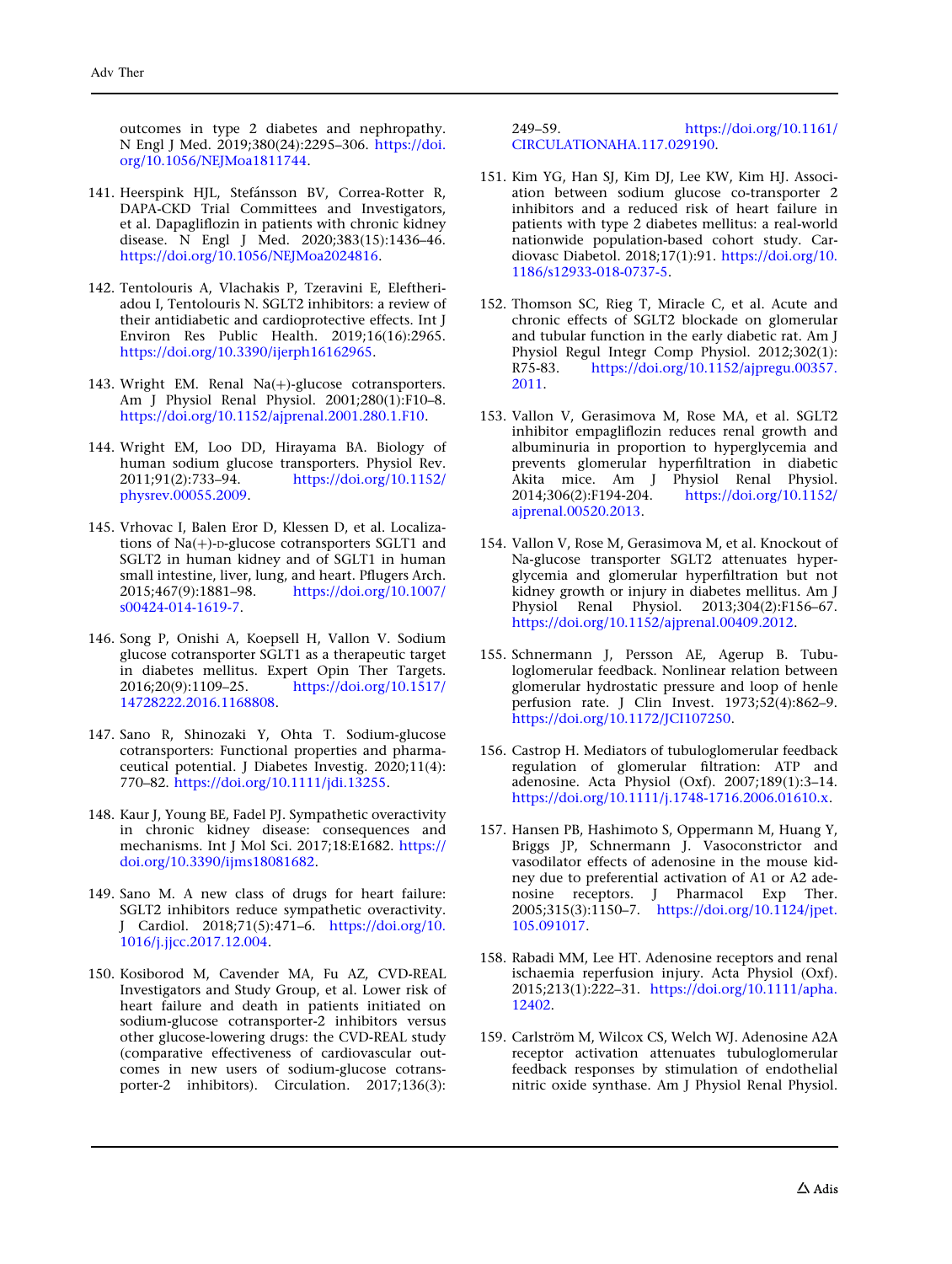<span id="page-17-0"></span>2011;300(2):F457–64. [https://doi.org/10.1152/](https://doi.org/10.1152/ajprenal.00567.2010) [ajprenal.00567.2010](https://doi.org/10.1152/ajprenal.00567.2010).

- 160. Lai EY, Patzak A, Steege A, et al. Contribution of adenosine receptors in the control of arteriolar tone and adenosine-angiotensin II interaction. Kidney Int. 2006;70(4):690–8. [https://doi.org/10.1038/sj.ki.](https://doi.org/10.1038/sj.ki.5001650) [5001650](https://doi.org/10.1038/sj.ki.5001650).
- 161. Cherney DZ, Perkins BA, Soleymanlou N, et al. Sodium glucose cotransport-2 inhibition and intrarenal RAS activity in people with type 1 diabetes. Kidney Int. 2014;86(5):1057–8. [https://doi.](https://doi.org/10.1038/ki.2014.246) [org/10.1038/ki.2014.246.](https://doi.org/10.1038/ki.2014.246)
- 162. Yoshimoto T, Furuki T, Kobori H, Miyakawa M, Imachi H, Murao K, Nishiyama A. Effects of sodiumglucose cotransporter 2 inhibitors on urinary excretion of intact and total angiotensinogen in patients with type 2 diabetes. J Investig Med. 2017;65(7):1057–61. [https://doi.org/10.1136/jim-](https://doi.org/10.1136/jim-2017-000445)[2017-000445.](https://doi.org/10.1136/jim-2017-000445)
- 163. Shin SJ, Chung S, Kim SJ, et al. Effect of sodiumglucose co-transporter 2 inhibitor, dapagliflozin, on renal renin-angiotensin system in an animal model of type 2 diabetes. PLoS ONE. 2016;11(11): e0165703. [https://doi.org/10.1371/journal.pone.](https://doi.org/10.1371/journal.pone.0165703) [0165703](https://doi.org/10.1371/journal.pone.0165703).
- 164. Lopaschuk GD, Verma S. Mechanisms of cardiovascular benefits of sodium glucose co-transporter 2 (SGLT2) inhibitors: a state-of-the-art review. JACC Basic Transl Sci. 2020;5(6):632–44. [https://doi.org/](https://doi.org/10.1016/j.jacbts.2020.02.004) [10.1016/j.jacbts.2020.02.004](https://doi.org/10.1016/j.jacbts.2020.02.004).
- 165. Körner A, Eklöf AC, Celsi G, Aperia A. Increased renal metabolism in diabetes. Mechanism and functional implications. Diabetes. 1994;43(5): 629–33. <https://doi.org/10.2337/diab.43.5.629>.
- 166. Gewin L, Zent R, Pozzi A. Progression of chronic kidney disease: too much cellular talk causes damage. Kidney Int. 2017;91(3):552–60. [https://doi.org/](https://doi.org/10.1016/j.kint.2016.08.025) [10.1016/j.kint.2016.08.025](https://doi.org/10.1016/j.kint.2016.08.025).
- 167. Asada N, Takase M, Nakamura J, et al. Dysfunction of fibroblasts of extrarenal origin underlies renal fibrosis and renal anemia in mice. J Clin Invest.<br> $2011;121(10);3981-90.$  https://doi.org/10.1172/ [https://doi.org/10.1172/](https://doi.org/10.1172/JCI57301) [JCI57301.](https://doi.org/10.1172/JCI57301)
- 168. Bosman DR, Winkler AS, Marsden JT, Macdougall IC, Watkins PJ. Anemia with erythropoietin deficiency occurs early in diabetic nephropathy. Diabetes Care. 2001;24(3):495–9. [https://doi.org/10.](https://doi.org/10.2337/diacare.24.3.495) [2337/diacare.24.3.495.](https://doi.org/10.2337/diacare.24.3.495)
- 169. Sano M, Goto S. Possible mechanism of hematocrit elevation by sodium glucose cotransporter 2 inhibitors and associated beneficial renal and cardiovascular effects. Circulation. 2019;139(17):1985–7.

[https://doi.org/10.1161/CIRCULATIONAHA.118.](https://doi.org/10.1161/CIRCULATIONAHA.118.038881) [038881.](https://doi.org/10.1161/CIRCULATIONAHA.118.038881)

- 170. Lambers Heerspink HJ, de Zeeuw D, Wie L, Leslie B, List J. Dapagliflozin a glucose-regulating drug with diuretic properties in subjects with type 2 diabetes. Diabetes Obes Metab. 2013;15(9):853–62. [https://](https://doi.org/10.1111/dom.12127) [doi.org/10.1111/dom.12127.](https://doi.org/10.1111/dom.12127)
- 171. Ferrannini E, Baldi S, Frascerra S, et al. Renal handling of ketones in response to sodium-glucose cotransporter 2 inhibition in patients with type 2 diabetes. Diabetes Care. 2017;40(6):771–6. [https://](https://doi.org/10.2337/dc16-2724) [doi.org/10.2337/dc16-2724.](https://doi.org/10.2337/dc16-2724)
- 172. Bolinder J, Ljunggren Ö, Kullberg J, et al. Effects of dapagliflozin on body weight, total fat mass, and regional adipose tissue distribution in patients with type 2 diabetes mellitus with inadequate glycemic control on metformin. J Clin Endocrinol Metab. 2012;97(3):1020–31. [https://doi.org/10.1210/jc.](https://doi.org/10.1210/jc.2011-2260) [2011-2260](https://doi.org/10.1210/jc.2011-2260).
- 173. Bolinder J, Ljunggren Ö, Johansson L, et al. Dapagliflozin maintains glycaemic control while reducing weight and body fat mass over 2 years in patients with type 2 diabetes mellitus inadequately controlled on metformin. Diabetes Obes Metab. 2014;16(2):159–69. [https://doi.org/10.1111/dom.](https://doi.org/10.1111/dom.12189) [12189.](https://doi.org/10.1111/dom.12189)
- 174. Cefalu WT, Leiter LA, Yoon KH, et al. Efficacy and safety of canagliflozin versus glimepiride in patients with type 2diabetes inadequately controlled with metformin (CANTATA-SU): 52 week results from a randomised, double-blind, phase 3 non-inferiority trial. Lancet. 2013;382(9896):941–50. [https://doi.](https://doi.org/10.1016/S0140-6736(13)60683-2) [org/10.1016/S0140-6736\(13\)60683-2.](https://doi.org/10.1016/S0140-6736(13)60683-2)
- 175. Yokono M, Takasu T, Hayashizaki Y, et al. SGLT2 selective inhibitor ipragliflozin reduces body fat mass by increasing fatty acid oxidation in high-fat diet-induced obese rats. Eur J Pharmacol. 2014;15(727):66–74. [https://doi.org/10.1016/j.](https://doi.org/10.1016/j.ejphar.2014.01.040) [ejphar.2014.01.040.](https://doi.org/10.1016/j.ejphar.2014.01.040)
- 176. Liang Y, Arakawa K, Ueta K, et al. Effect of canagliflozin on renal threshold for glucose, glycemia, and body weight in normal and diabetic animal models. PLoS ONE. 2012;7(2):e30555. [https://doi.](https://doi.org/10.1371/journal.pone.0030555) [org/10.1371/journal.pone.0030555.](https://doi.org/10.1371/journal.pone.0030555)
- 177. Yokono M, Takasu T, Hayashizaki Y, et al. SGLT2 selective inhibitor ipragliflozin reduces body fat mass by increasing fatty acid oxidation in high-fat diet-induced obese rats. Eur J Pharmacol. 2014;727: 66–74. [https://doi.org/10.1016/j.ejphar.2014.01.](https://doi.org/10.1016/j.ejphar.2014.01.040) [040](https://doi.org/10.1016/j.ejphar.2014.01.040).
- 178. Suzuki M, Takeda M, Kito A, et al. Tofogliflozin, a sodium/glucose cotransporter 2 inhibitor, attenuates body weight gain and fat accumulation in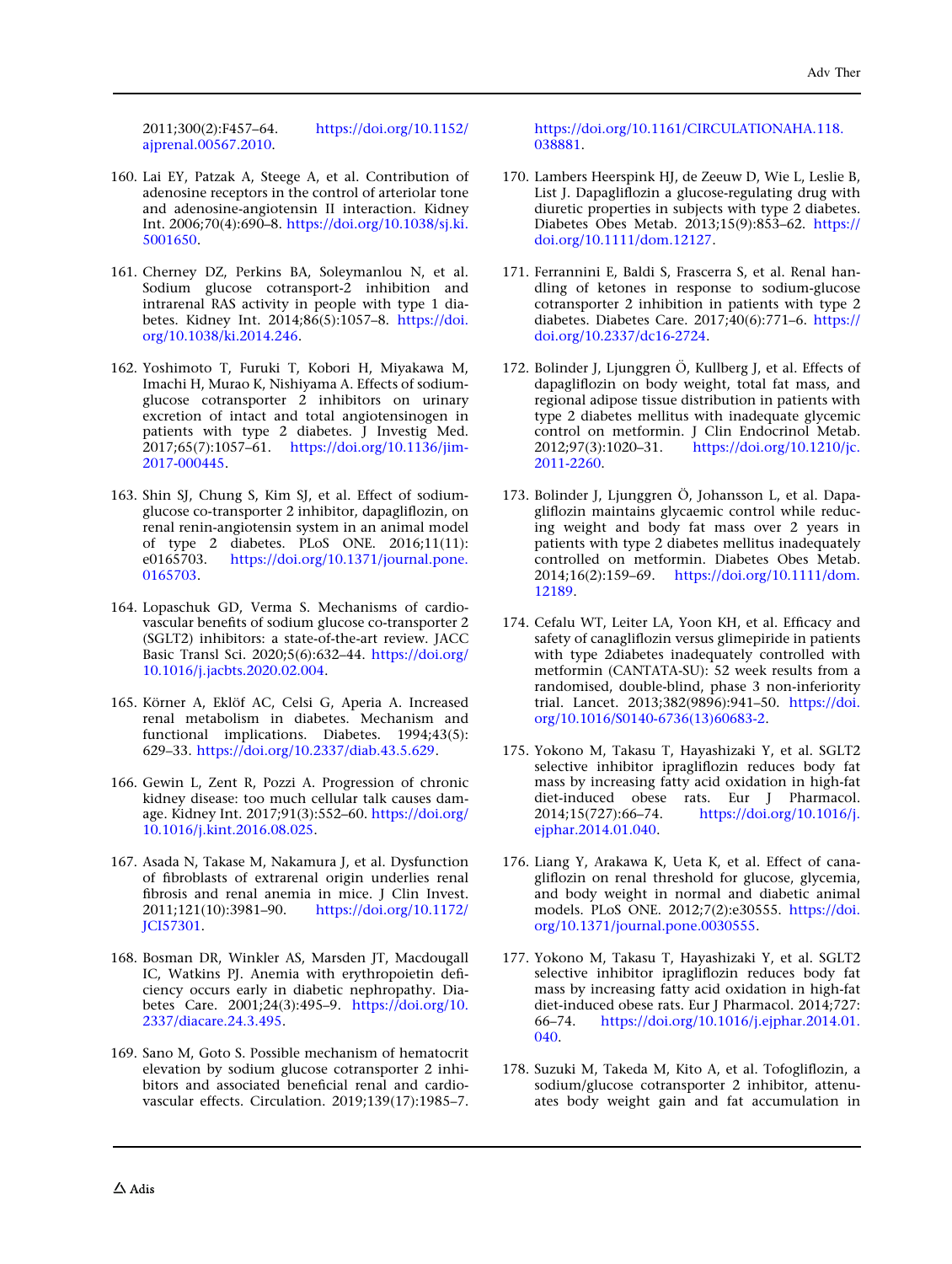<span id="page-18-0"></span>diabetic and obese animal models. Nutr Diabetes. 2014;4:e125. [https://doi.org/10.1038/nutd.2014.20.](https://doi.org/10.1038/nutd.2014.20)

- 179. Ferrannini E, Muscelli E, Frascerra S, et al. Metabolic response to sodium-glucose cotransporter 2 inhibition in type 2 diabetic patients. J Clin Invest.<br>2014;124(2):499-508. https://doi.org/10.1172/ 2014;124(2):499–508. [https://doi.org/10.1172/](https://doi.org/10.1172/JCI72227) [JCI72227.](https://doi.org/10.1172/JCI72227)
- 180. Itani T, Ishihara T. Efficacy of canagliflozin against nonalcoholic fatty liver disease: a prospective cohort study. Obes Sci Pract. 2018;4(5):477–82. <https://doi.org/10.1002/osp4.294>.
- 181. Raj H, Durgia H, Palui R, et al. SGLT-2 inhibitors in non-alcoholic fatty liver disease patients with type 2 diabetes mellitus: a systematic review. World J Diabetes. 2019;10(2):114–32. [https://doi.org/10.](https://doi.org/10.4239/wjd.v10.i2.114) [4239/wjd.v10.i2.114](https://doi.org/10.4239/wjd.v10.i2.114).
- 182. Choi DH, Jung CH, Mok JO, Kim CH, Kang SK, Kim BY. Effect of dapagliflozin on alanine aminotransferase improvement in type 2 diabetes mellitus with non-alcoholic fatty liver disease. Endocrinol Metab (Seoul). 2018;33(3):387–94. [https://doi.org/10.](https://doi.org/10.3803/EnM.2018.33.3.387) [3803/EnM.2018.33.3.387.](https://doi.org/10.3803/EnM.2018.33.3.387)
- 183. Shimizu M, Suzuki K, Kato K, et al. Evaluation of the effects of dapagliflozin, a sodium-glucose co-transporter-2 inhibitor, on hepatic steatosis and fibrosis using transient elastography in patients with type 2 diabetes and non-alcoholic fatty liver disease. Diabetes Obes Metab. 2019;21(2):285–92. [https://doi.](https://doi.org/10.1111/dom.13520) [org/10.1111/dom.13520](https://doi.org/10.1111/dom.13520).
- 184. Omori K, Nakamura A, Miyoshi H, et al. Effects of dapagliflozin and/or insulin glargine on beta cell mass and hepatic steatosis in db/db mice. Metabolism. 2019;98:27–36. [https://doi.org/10.1016/j.](https://doi.org/10.1016/j.metabol.2019.06.006) [metabol.2019.06.006.](https://doi.org/10.1016/j.metabol.2019.06.006)
- 185. Yagi S, Hirata Y, Ise T, et al. Canagliflozin reduces epicardial fat in patients with type 2 diabetes mellitus. Diabetol Metab Syndr. 2017;4(9):78. [https://](https://doi.org/10.1186/s13098-017-0275-4) [doi.org/10.1186/s13098-017-0275-4](https://doi.org/10.1186/s13098-017-0275-4).
- 186. Shimabukuro M, Hirata Y, Tabata M, et al. Epicardial adipose tissue volume and adipocytokine imbalance are strongly linked to human coronary atherosclerosis. Arterioscler Thromb Vasc Biol. 2013;33(5):1077–84. [https://doi.org/10.1161/](https://doi.org/10.1161/ATVBAHA.112.300829) [ATVBAHA.112.300829](https://doi.org/10.1161/ATVBAHA.112.300829).
- 187. Mahabadi AA, Lehmann N, Kälsch H, et al. Association of epicardial adipose tissue with progression of coronary artery calcification is more pronounced in the early phase of atherosclerosis: results from the Heinz Nixdorf recall study. JACC Cardiovasc Imaging. 2014;7(9):909–16. [https://doi.org/10.](https://doi.org/10.1016/j.jcmg.2014.07.002) [1016/j.jcmg.2014.07.002](https://doi.org/10.1016/j.jcmg.2014.07.002).
- 188. Spallone V, Valensi P. SGLT2 inhibitors and the autonomic nervous system in diabetes: a promising challenge to better understand multiple target improvement. Diabetes Metab. 2021;47:101224. <https://doi.org/10.1016/j.diabet.2021.101224>.
- 189. Li N, Li HP, Wang P, Yan YR, Li SQ, Li QY. Nocturnal mean oxygen saturation is associated with secondary polycythemia in young adults with obstructive sleep apnea, especially in men. Nat Sci Sleep. 2019;11:377–86. [https://doi.org/10.2147/](https://doi.org/10.2147/NSS.S226143) [NSS.S226143](https://doi.org/10.2147/NSS.S226143).
- 190. Grau M, Cremer JM, Schmeichel S, Kunkel M, Bloch W. Comparisons of blood parameters, red blood cell deformability and circulating nitric oxide between males and females considering hormonal contraception: a longitudinal gender study. Front Physiol. 2018;9:1835. [https://doi.org/10.3389/fphys.2018.](https://doi.org/10.3389/fphys.2018.01835) [01835.](https://doi.org/10.3389/fphys.2018.01835)
- 191. Inzucchi SE, Zinman B, Fitchett D, et al. How does empagliflozin reduce cardiovascular mortality? Insights from a mediation analysis of the EMPA-REG OUTCOME Trial. Diabetes Care. 2018;41(2): 356–63. <https://doi.org/10.2337/dc17-1096>.
- 192. Sawada K, Karashima S, Kometani M, et al. Effect of sodium glucose cotransporter 2 inhibitors on obstructive sleep apnea in patients with type 2 diabetes. Endocr J. 2018;65(4):461–7. [https://doi.](https://doi.org/10.1507/endocrj.EJ17-0440) [org/10.1507/endocrj.EJ17-0440.](https://doi.org/10.1507/endocrj.EJ17-0440)
- 193. Tang Y, Sun Q, Bai XY, Zhou YF, Zhou QL, Zhang M. Effect of dapagliflozin on obstructive sleep apnea in patients with type 2 diabetes: a preliminary study. Nutr Diabetes. 2019;9(1):32. [https://doi.org/](https://doi.org/10.1038/s41387-019-0098-5) [10.1038/s41387-019-0098-5](https://doi.org/10.1038/s41387-019-0098-5).
- 194. Johns MW. A new method for measuring daytime sleepiness: the Epworth sleepiness scale. Sleep. 1991;14(6):540–5. [https://doi.org/10.1093/sleep/14.](https://doi.org/10.1093/sleep/14.6.540) [6.540](https://doi.org/10.1093/sleep/14.6.540).
- 195. Yoshimoto T, Furuki T, Kobori H, et al. Effects of sodium-glucose cotransporter 2 inhibitors on urinary excretion of intact and total angiotensinogen in patients with type 2 diabetes. J Investig Med. 2017;65(7):1057–61. [https://doi.org/10.1136/jim-](https://doi.org/10.1136/jim-2017-000445)[2017-000445.](https://doi.org/10.1136/jim-2017-000445)
- 196. Neeland IJ, Eliasson B, Kasai T, EMPA-REG OUT-COME Investigators, et al. The impact of empagliflozin on obstructive sleep apnea and cardiovascular and renal outcomes: an exploratory analysis of the EMPA-REG OUTCOME Trial. Diabetes Care.<br>2020;43(12):3007–15. https://doi.org/10.2337/ 2020;43(12):3007–15. [https://doi.org/10.2337/](https://doi.org/10.2337/dc20-1096) [dc20-1096.](https://doi.org/10.2337/dc20-1096)
- 197. Packer M. Do sodium-glucose co-transporter-2 inhibitors prevent heart failure with a preserved ejection fraction by counterbalancing the effects of